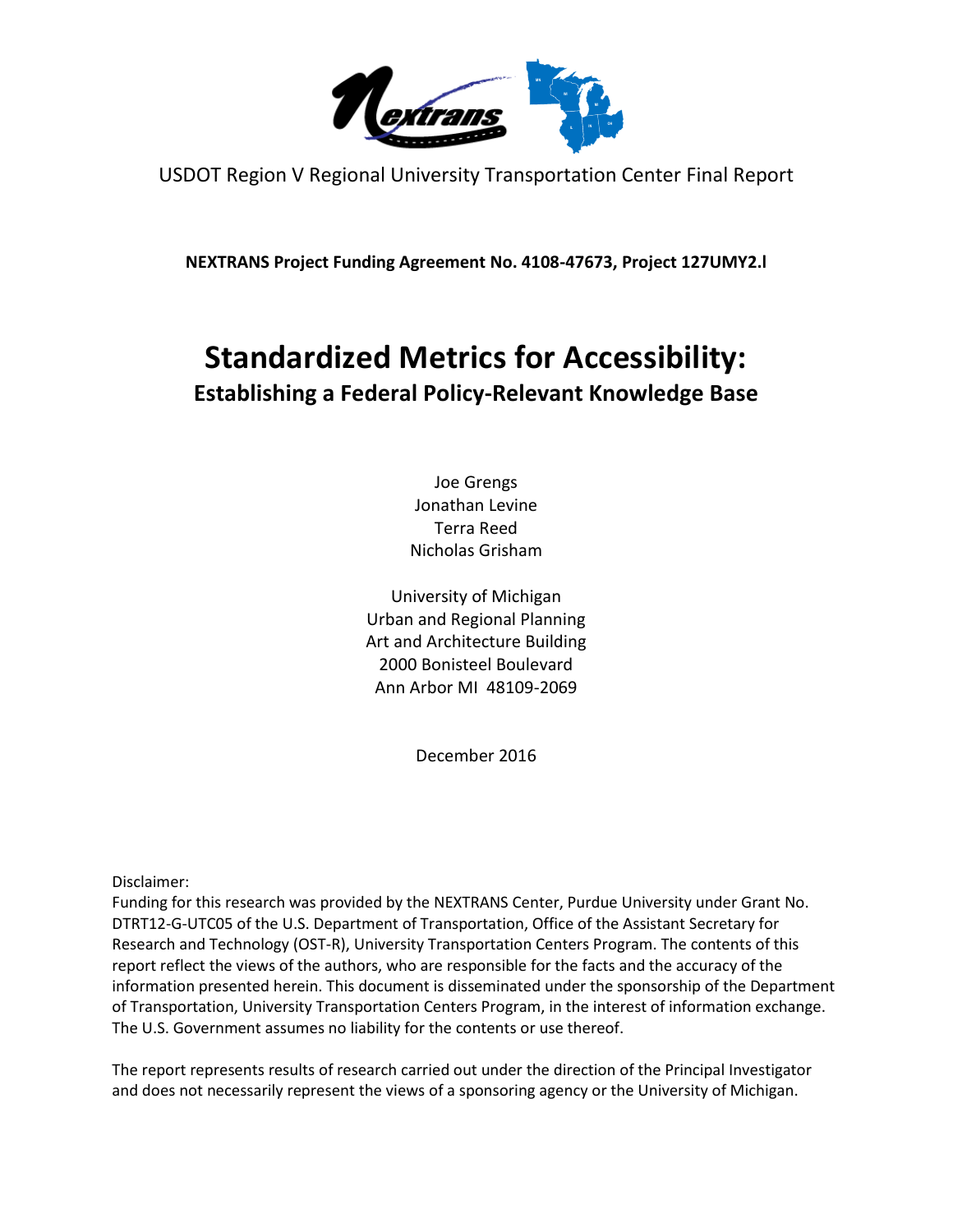

# USDOT Region V Regional University Transportation Center Final Report **TECHNICAL SUMMARY**

# **Standardized Metrics for Accessibility: Establishing a Federal Policy-Relevant Knowledge Base**

# **1 Introduction: Standardized Metrics to Assist Decision Makers on Progress with Accessibility-Based Policy**

Planning agencies use performance measures to help public officials ensure careful and responsible stewardship of public resources, to monitor progress toward their adopted goals, and to evaluate whether their adopted plans are likely to achieve these goals. Researchers have emphasized that performance measures in practice are rarely effectively aligned with the complexity of the stated goals in plans, and as a result decisions commonly give too much weight to the particular goals that are most easily measured by current techniques and practices (Ewing 1995; Handy 2008; Hartgen and Neumann 2002).

A recent trend from political leaders is to demonstrate accountability in the spending of scarce public funds, and this is reflected in the most recent federal transportation bill. The Moving Ahead for Progress in the 21st Century Act (MAP-21) of 2012 created a new system for states and metropolitan planning organizations (MPOs) to measure the performance of their investments against federally required measures. The law establishes new requirements for performance management to ensure the most efficient investment of federal transportation funds (Federal Register Volume 81, Number 78, April 22, 2016). These changes resulted from a Congress that was seeking increased accountability and transparency of federal transportation spending, and they require agencies to implement techniques to better ensure that actions are leading to anticipated outcomes.<sup>1</sup> However, these recent changes requiring closer scrutiny of performance outcomes unfortunately retain a mobility-based perspective of transportation policy, with the goal of reducing congestion listed as the first and foremost goal. Under all such mobility-based evaluation measures, planners, engineers, and the general public continue to regard rapid movement as a defining success.

The problem with a mobility-based model of transportation policy is that movement is not what people seek from their transportation system. What travelers want is access to their destinations. Accessibility has been defined as the "potential of opportunities for interaction," as opposed to mobility, which is the "ease of movement" (Hansen 1959). Shifting from mobility to accessibility as a primary criterion by which transportation policy is evaluated is a necessary step for improving transportation systems because such a shift can better align planning practice with transportation's fundamental purpose. The

 $\overline{\phantom{a}}$ 

 $1$  For more on the recent changes to performance measurement, refer to:

[<sup>&</sup>lt;https://www.fhwa.dot.gov/tpm/rule.cfm>](https://www.fhwa.dot.gov/tpm/rule.cfm) and [https://www.gpo.gov/fdsys/pkg/FR-2016-04-22/html/2016-](https://www.gpo.gov/fdsys/pkg/FR-2016-04-22/html/2016-08014.htm) [08014.htm.](https://www.gpo.gov/fdsys/pkg/FR-2016-04-22/html/2016-08014.htm)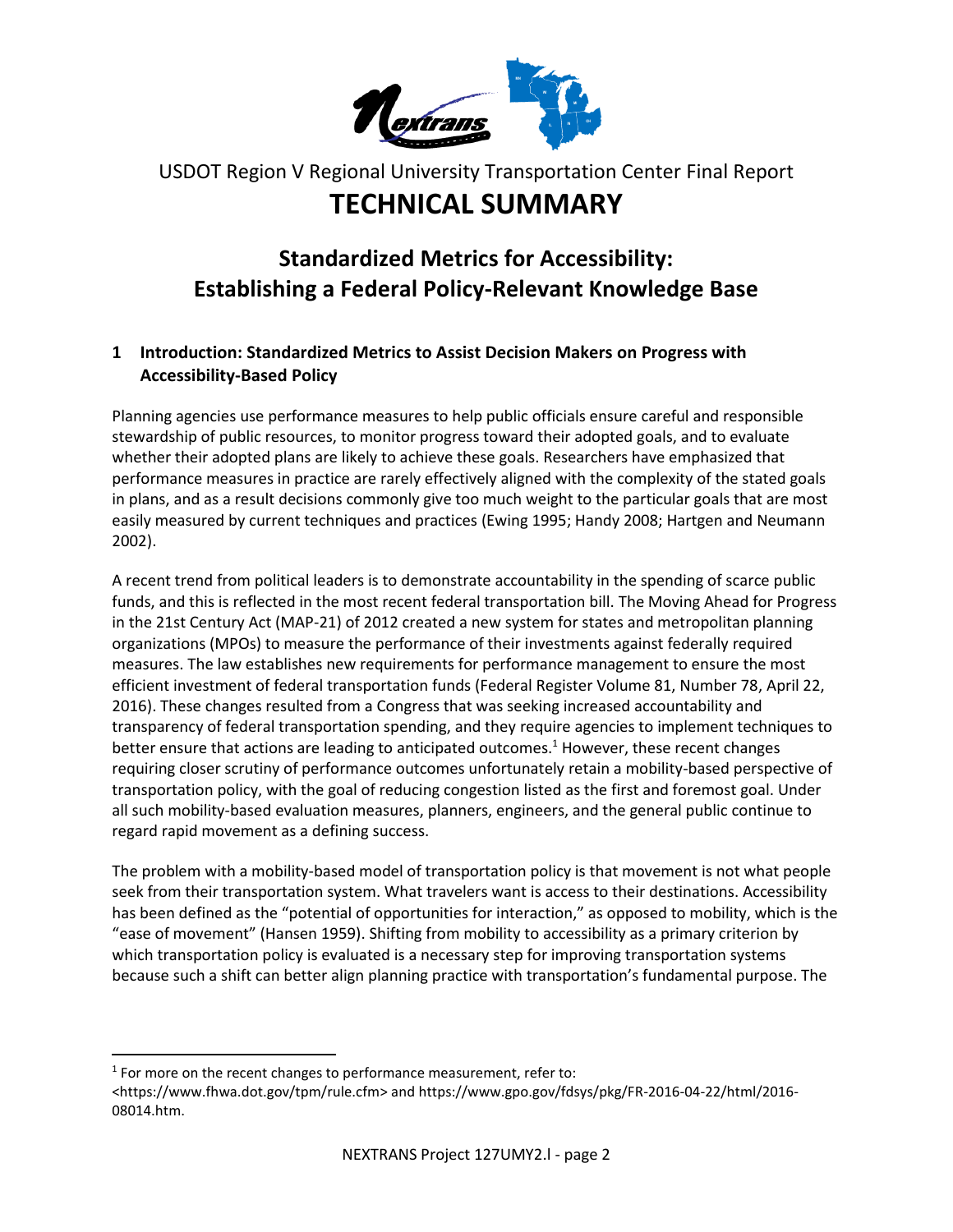transition to accessibility-based planning cannot begin until measured accessibility is used as a guide to evaluating transportation success.

Transportation-system evaluation, whether mobility- or accessibility-based, rests on the availability of data. In the case of mobility-based evaluation, standardized metrics are abundantly available to planners and engineers through such widely used resources as the *Highway Capacity Manual* and the *Manual on Uniform Traffic Control Devices*. Standardized data definitions facilitate mobility-based evaluations of transportation that are consistent across both time and place. By contrast, no standardized metrics are currently available to assist decision makers about progress on accessibility and to facilitate consistent comparisons over space and time. Metropolitan planning organizations (MPOs), as part of their federally mandated modeling requirements, routinely generate data that might readily be used in accessibility metrics. But after collecting these data from over 50 MPOs in a previous project, we discovered that practitioners are using widely divergent software programs, data formats, and definitions of variables when producing the data required for computing accessibility metrics (Levine et al. 2011). This inconsistency hinders meaningful comparison among places. Furthermore, public agencies normally do not archive such data, undermining the ability to assess progress on accessibility over time.

This project aims to accomplish for accessibility that which current mobility-based metrics do for mobility: influence decisions and establish a measurable basis for policies that help travelers reach destinations. By proposing a scheme for standardized metrics that can be used to assess accessibility, this study offers the opportunity to inject accessibility principles into transportation decision-making. Recent advances within transportation circles toward accessibility-based transportation planning can be encouraged and accelerated with standardized data collection and dissemination.

Data input needed for accessibility assessment includes 1) zone-to-zone travel time and volume by travel mode; 2) population by location; and 3) indicators of destinations, such as jobs, square feet of development, or sales volumes. The first is regularly collected as part of the transportation-planning process in the course of development of regional travel-demand models. Yet despite the nominal straightforwardness of counting minutes or travelers, inconsistencies in practice abound. These enter in definitional issues pertaining to modes, trip purposes, transit headways, service areas, and so forth. They also enter in the form of fundamentally different definitions used in collecting the travel survey data that form the basis of travel-demand models.

This report seeks opportunities for standardization of these data and explains findings on three principal tasks. First, it assesses the current state of standardized transportation data. By studying documentation of other programs of standardized data, including the National Transit Database (NTD) and the Highway Performance Monitoring System (HPMS), and by conducting interviews with key officials and users of these programs, we identify lessons about how transportation data are collected, compiled, disseminated, and archived. Second, this report documents the range of current practice with regard to the needed inputs to accessibility analysis. By conducting a review of documents and reports, and interviewing relevant users at various levels of government, we provide an assessment of the range of current practice with an evaluation of the characteristics and methods most appropriate for accessibility indicators. Finally, the report provides a recommended framework for standardizing the inputs to accessibility metrics. The primary goal is to eventually assemble a reliable and trustworthy data set for evaluating accessibility performance, but to do so while minimizing the burden on respondents and without suppressing the creativity and distinctiveness of initiatives at the local and regional level. We carried out interviews and focus groups with experts from several metropolitan planning organizations to respond to and modify the proposed approach to a standardized data scheme.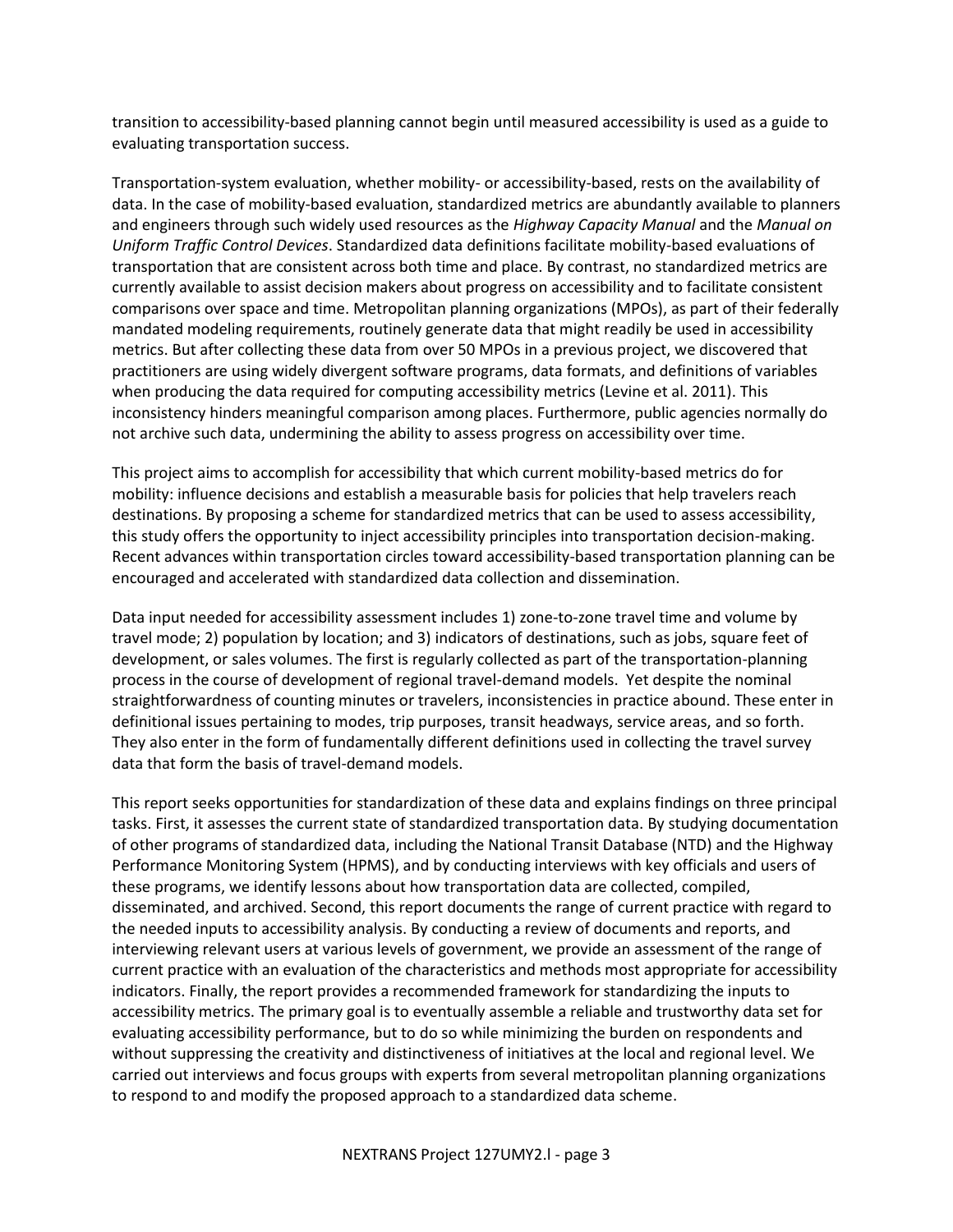#### **2 Models of Standardized Data in Transportation**

Two principal federal programs serve as models for collecting and disseminating standardized transportation data. The first is the National Transit Database (NTD), which documents the performance of all transit agencies that receive federal transit funding, and provides perhaps the most effective model for collecting standardized data from diverse sources. The other is the Highway Performance Monitoring System (HPMS), the official federal government source of data on the extent, condition, performance, use, and operating characteristics of the nation's highways.

#### **2.1 National Transit Database**

Transit agencies are required to submit annual reports of their performance to the Federal Transit Administration as part of the Uniform System of Accounts, in order to remain eligible for federal funding. Transit agencies are highly diverse – in their size, mission, and technical capacity – and yet they are capable of providing consistent data that meet the same accounting and reporting requirements. More than 660 transit agencies report data on their transit activities each year. The NTD, as the repository for these data, serves as a primary tool for planning, policy, investment decisions, and apportioning FTA funds for transit purposes. By using consistent data standards, the NTD allows transit agencies to compare their performance with peer agencies and to track progress over time.

We examined the NTD because it is an example of a rigorous database, with standard definitions that allow users to make consistent comparisons across agencies and through time. Many agencies use NTD data for their own planning, and they are motivated to report accurate data because it is mandated as a condition for receiving the funds that they depend on to maintain their service levels.

# **2.1.1** *History of the National Transit Database*

Congress created the NTD in 1978 to gather information about transit systems for supporting local, state, and federal transportation service planning. Recipients of grants from the Federal Transit Administration (FTA) are mandated by statute to submit data to the NTD. Each year, NTD performance data are used in part to apportion FTA funds to transit agencies, and annual reports are submitted to Congress summarizing transit service and safety data (National Transit Database, 2013a). Section 5335 of the US Code gives the following justification for the NTD (49 USC 5335 (a)):

To help meet the needs of individual public transportation systems, the United States Government, State and local governments, and the public for information on which to base public transportation service planning, the Secretary of Transportation shall maintain a reporting system, using uniform categories to accumulate public transportation financial and operating information and using a uniform system of accounts. The reporting and uniform systems shall contain appropriate information to help any level of government make a public sector investment decision.

Prior to the development of the NTD, the transit industry collected its own data from transit agencies in order to foster a better understanding of the conditions of transit. The NTD is the result of an attempt on the part of both the transit industry and the federal government to make the data more uniform.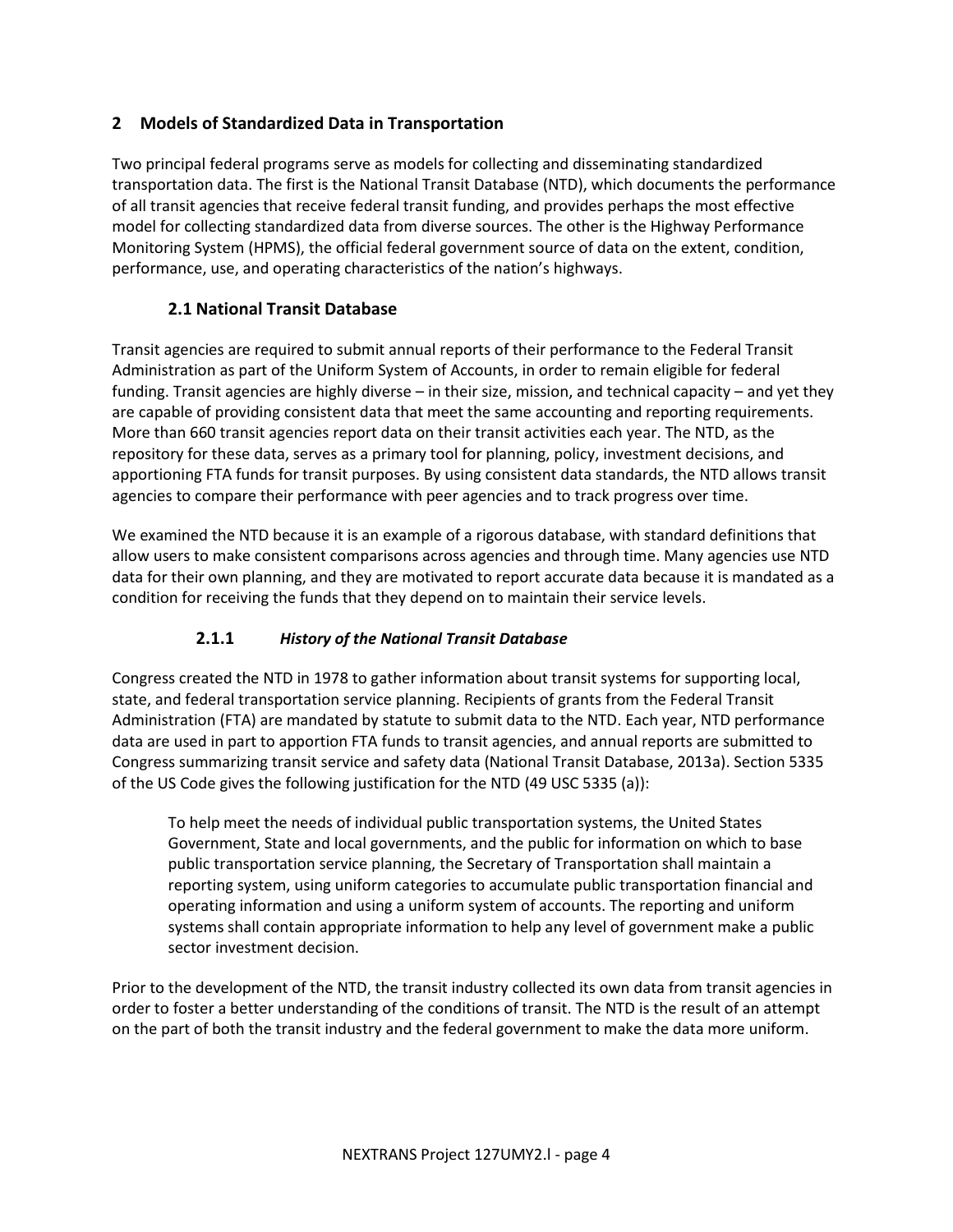#### **2.1.2** *Transportation Statistics Prior to the NTD*

The United States Bureau of the Census collected transportation statistics as early as 1890. The Government Printing Office produced a *Report on Transportation Business* that "presents the results of an investigation into the financial transactions and the traffic operations of companies and corporations engaged in transportation" (Adams, 1895, vii). Some transportation statistics were compiled in the 1880 census, but they consisted of railroads and water transportation. The 1890 census is the earliest instance of data on street railways, making it the oldest source referenced by the American Public Transportation Association (APTA) *Fact Book* as a predecessor to today's data on public transit (American Public Transportation Association, 2013b).

The Census Bureau continued to collect and report transportation data through 1937.<sup>2</sup> In 1943, the American Transit Association (ATA) published the *ATA Fact Book*—which would later become the *APTA Fact Book*. The ATA compiled "financial and statistical reports received by the American Transportation Association from transit companies representing 85 to 95 per cent of the transit industry" (American Transit Association, 1944, preface). An important change that took place when ATA began compiling the statistics is that they did not have authority to require the reporting of data (American Public Transportation Association, 2013b, 5-6):

Because transit agencies were required by law to report their data [for the Census], it can be assumed that the data represented nearly the entire transit industry for those vehicle modes for which data were collected. When the ATA began compiling the *Fact Book*, data were obtained by survey from ATA member organizations. There was not, of course, a legal requirement for ATA members or non-member transit agencies to report data. In order to estimate data for the entire U.S. transit industry, the ATA expanded the sample data from their survey to represent the entire transit industry using statistical methods.

Annual ATA Fact Books were a primary source of national transit industry data until the early 1970s, when the federal government intervened to gather transportation statistics. The justification for early transportation statistics is not readily evident in the available documentation. The 1890 Census collected data on mileage, equipment, employment, and various financial records for the railroad and street railway systems in the country. Although formal justifications for collecting such data are difficult to determine, the usefulness of such data for making decisions with data comparable across both space and time is evident from writing at the time (Adams, 1895, 5):

The data … render possible a comparison of railroad construction in the various states during the past decade, as also of the railroad facilities with which each state has been provided, expressed with reference to square miles of area and to population. The question of localization of construction during the decade is also suggested by this summary.

 $\overline{a}$ 

<sup>&</sup>lt;sup>2</sup> 1930 was the start of the census of business, which collected trade information. This census was suspended during WWII, and was resumed in 1948. Today, the census of business is known as the Economic Census, which is completed every five years. Starting in 1963 the census of transportation began as part of the Economic Census. It consists of "a set of surveys covering travel, transportation of commodities, and trucks" (US Bureau of the Census, n.d.). The data mostly cover transportation for freight purposes. The Census Statistical Abstract also contains transportation-related data, but they come from the Department of Transportation and APTA reports.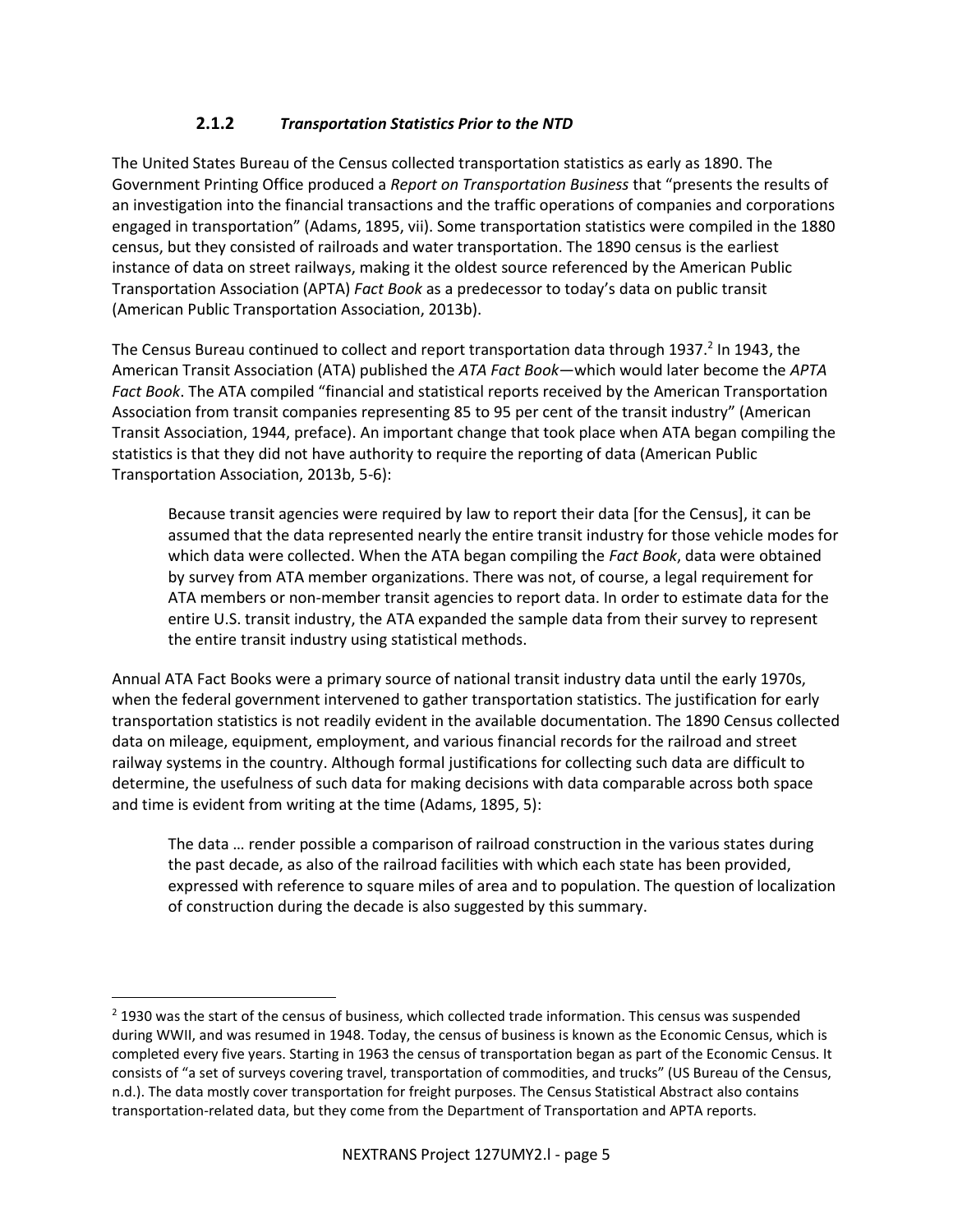The ATA took up the cause of collecting transit operations data when the federal government stopped collecting it (Arthur Andersen & Company, 1973, i):

Prior to 1971, the Accounting Committee of the American Transit Association had recognized an urgent need for comparative operating and financial data for the urban mass transit industry. The need for reliable, comparative financial and operating data was also recognized and expressed by researchers involved in industry analysis and planning activities.

This early report suggests that developing and maintaining a reliable repository of transit data would have value for practitioners and researchers alike.

#### **2.1.3** *Development of the NTD*

 $\overline{a}$ 

Public and private interests in gaining access to reliable data can be traced back to an initiative known as the Uniform Financial Accounting and Reporting Elements (FARE) (Federal Transit Administration, 2013a). NTD documentation states, "both the private and public sectors have recognized the importance of timely and accurate data in assessing the continued progress of that nation's public transportation systems" (Federal Transit Administration, 2013a, 2).

FARE was a project of the Industry Control Board (ICB)—representing "mass transit systems, commuter rail operations, the ATA, the [Institute for Rapid Transit] IRT, the National Governors' Conference, the National League of Cities and the U.S. Conference of Mayors"—and the Urban Mass Transportation Administration (Arthur Andersen & Company, 1973, ii). The goal of the project "was to develop and test a reporting system which would accumulate transit industry financial and operating results by uniform categories…to be eventually implemented on an industry-wide basis" (Arthur Andersen & Company, 1973, ii).

In 1971, ATA and IRT "submitted a grant request to the Urban Mass Transportation Administration (UMTA) defining a proposed project to develop a uniform industry reporting system," which led to Project FARE (Arthur Andersen & Company, 1973, i). Arthur Andersen & Company, which produced the documentation about Project FARE for the UMTA, pointed out that ATA statistics were the primary source of transit data, but found two important issues with their data (Andersen & Co, 1973, 1-4):

The ATA reporting system provides for voluntary submission of reports by all transit systems in the United States and Canada, and only 10-15% of the systems file reports. Further, the ATA system does not use a standard definition of reporting categories applied uniformly by all reporting entities.

They went on to describe the varied reporting systems and charts of accounts used by transit agencies and other industry organizations. They claimed that such variation means that some agencies cannot be compared or consolidated into aggregate statistics. Although much of the Project FARE documentation is focused on financial reporting, collecting operations data was an important goal of the project. $3$ 

<sup>&</sup>lt;sup>3</sup> There are five information categories that Project FARE was designed to cover (Arthur Andersen & Company, 1973, 2-5): (a) "Resources used in producing transit services—physical measures and cost. (b) Transit Services offered—physical measures. (c) Transit services consumed—physical measures and revenues. (d) Social effects of transit system operation—physical measures and cost. (e) Financial condition of the transit system."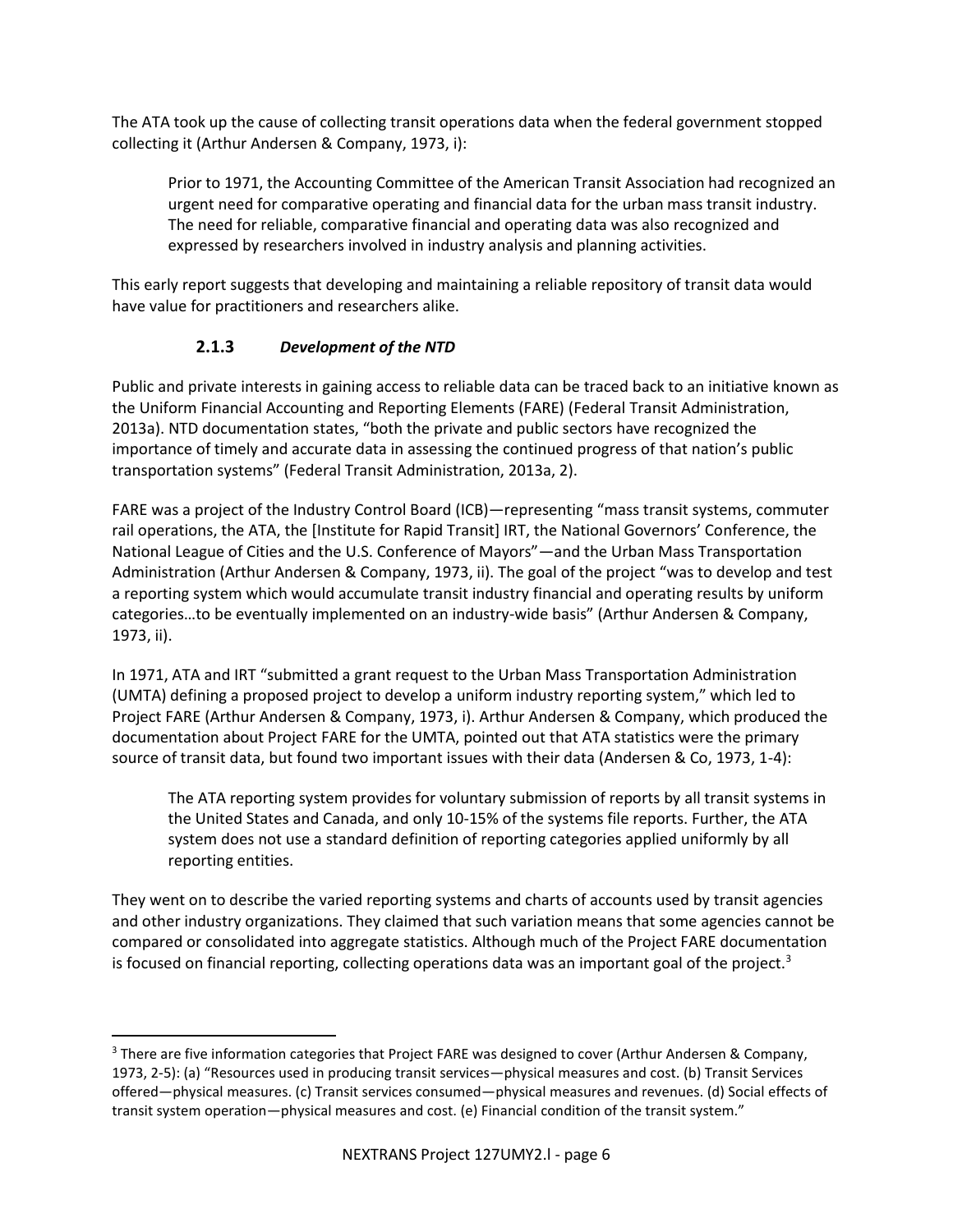In developing Project FARE, researchers surveyed representatives of the transit industry "to provide a general impression of industry reporting capabilities" and performed field studies for more in-depth information (Arthur Andersen & Company, 1973, 2-7). Once they had developed an instrument, the researchers tested it on 23 transit agencies to validate the system. Following the validation process, they found that most transit agencies were not set up to report their data in the format proposed by FARE, but that many agencies expressed support for establishing a framework like that of the FARE guidelines (Arthur Andersen & Company, 1973, 5-1). But to accomplish such a framework would "require a longrange, coordinated program at the national level" and it should be "designed to effectively satisfy transit industry information requirements for operating transit entities and government agencies, as well" (Arthur Andersen & Company, 1973, 5-2).

One year later, in 1974, the Urban Mass Transit Act was amended to require the use of a Uniform System of Accounts (USOA) and reporting system. Also, the U.S. Department of Transportation performed two "National Transportation Studies" — one in 1972 and another in 1974 — in order to assess the state of public transportation systems (Weiner, 1992, 112-113):

The National Transportation Study process introduced the concept of tying state and urban transportation planning into national transportation planning and policy formulation … Although these concepts were not new, the National Transportation Studies marked the first time that they had been incorporated into such a vast planning effort.

The NTD required that all agencies receiving federal funding report their data in 1978 (National Transit Database, 2013a), at a time when the federal government began investing more heavily in transit programs.<sup>4</sup> The NTD allowed for the federal government to audit the use of this federal aid (C. White, Interview, 27 September 2013).

# **2.1.4** *Uses of NTD*

l

Since 1978, the NTD has become the primary repository for all public transit data in the United States. The data being collected and the methodologies have changed somewhat as the technology and transit systems evolved, but much of the data have remained as originally designed, allowing for comparisons over time for better understanding how the industry has changed over the past decades. Transit agencies have access to data from their peer organizations, which allows them to compare their own progress to other agencies.

Transit agencies are not the only users of NTD data. Researchers and policy analysts regularly use NTD datasets, which are readily available online. ATA's successor, the American Public Transportation Association (APTA), continues to publish annual Fact Books and now uses primarily NTD data, supplemented by other data from their member organizations. Taking advantage of the data that has been collected since the beginning of the 20<sup>th</sup> Century, they include an appendix of historical tables where "many data items are reported for every year beginning in the 1920s and ridership is reported from 1907" (American Public Transportation Association, 2013b, 4).

<sup>4</sup> The Urban Mass Transit Act (UMTA) of 1964 provided \$375 million in transit capital assistance. AMTRAK, the first federally subsidized intercity passenger railroad was created in 1971 (National Transit Database, 2013a). The 1974 National Mass Transit Act was the first time that federal funds were authorized for operating assistance—before this time they were only used for capital investments (Weiner, 1992). 1976 was the first "two billion dollar year for federal transit assistance. (National Transit Database, 2013a)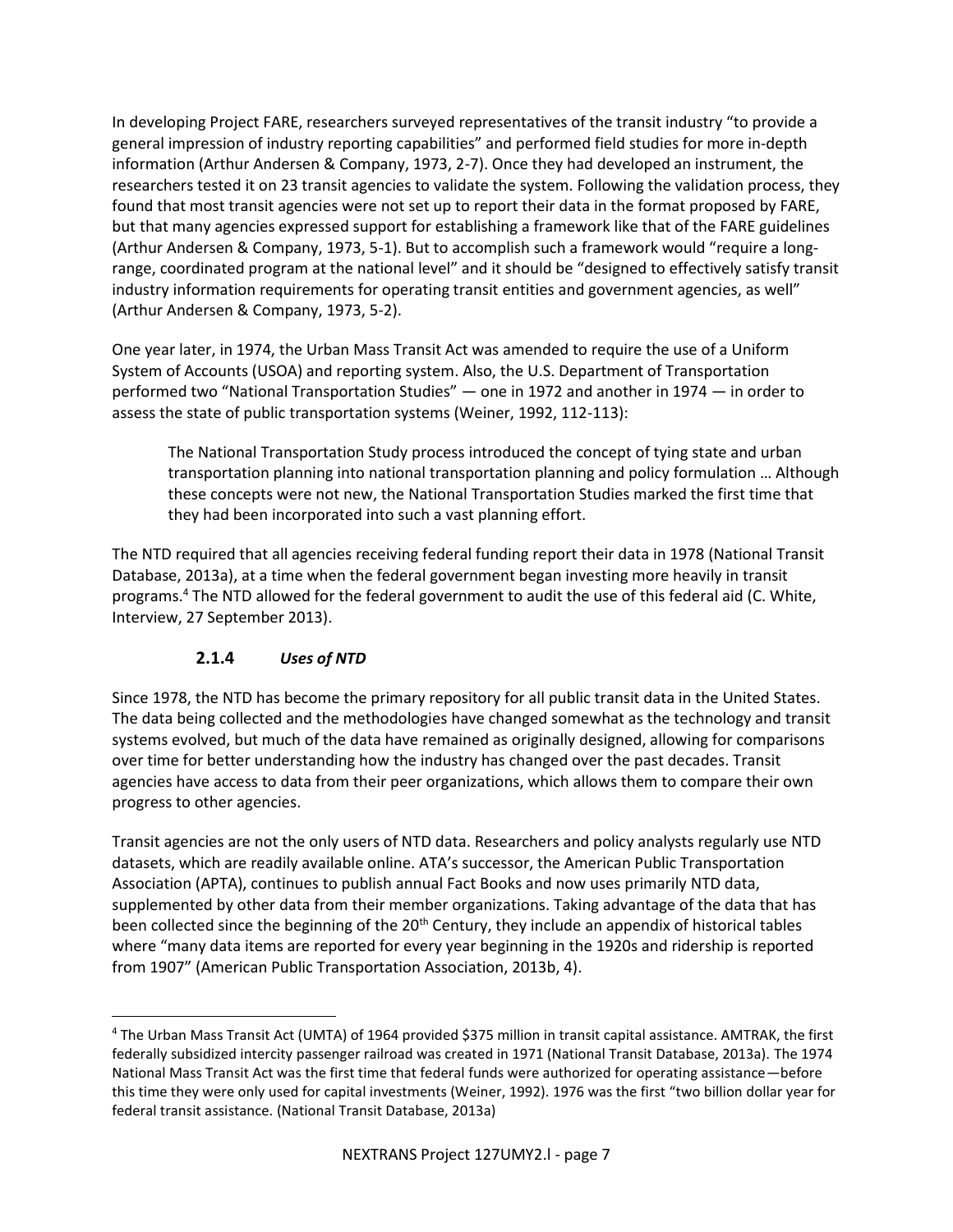The federal government also uses NTD data to better understand the condition of the system, as well as to allocate federal transit dollars. Until the 1980s, federal formula funds for transit were allocated based on population and population density of the urbanized area of a transit agency (Weiner, 1992). The 1982 Surface Transportation Assistance Act modified the formula that would be used for transit grants: "…the funds were to be apportioned by several formulas using such factors as population, density, vehicle miles, and route miles (Weiner, 1992, 182).<sup>5</sup> Early NTD data were used in this formula (National Transit Database, 2013a). The apportionment formula today is largely the same, although it is now split up into bus and fixed guideway tiers. This was an important change for two reasons. First, it meant that funds were more responsive to the amount of service provided. Second, it required more rigorous oversight of the data: "they were giving money out on it, so [they had] to figure out a way to audit it and put a system into effect" (C. White, Interview, 27 September 2013). Over time, the oversight provided through the NTD system of data collection has evolved to ensure that the data is adequate for decision-making.

#### **2.1.5** *NTD Reporting Requirements*

 $\overline{a}$ 

Because federal funding is tied to NTD, reporting is required for any "transit provider, state, or Metropolitan Planning Organization (MPO) that receives Urbanized Area Formula Program grants, or that directly benefits from these grants" (Federal Transit Administration 2013a, 6).<sup>6</sup> Any operator that does not receive federal grants is not required to report, but is encouraged to do so (Federal Transit Administration, 2013a, 7):

FTA encourages all providers of transit service in urbanized areas to report to the NTD, regardless of whether they are public or private, and regardless of whether or not they receive or benefit from §5307 grants. To be accepted as a voluntary reporter in the NTD, you must be a provider of transit services in at least one urbanized area (UZA), and be able to comply with all of the NTD reporting requirements and the Uniform System of Accounts (USOA).

NTD uses a specific procedure for reporting data, and provides detailed user manuals for both monthly and annual reporting (Federal Transit Administration, 2013b and 2013a, respectively). These manuals define what transit operators should be documenting and how to submit reports. <sup>7</sup> All reporting is done through online forms, which were recently overhauled to be more responsive to user needs than the older system (C. White, Interview, 27 September 2013). FTA provides detailed definitions and reporting instructions to make reporting the data as simple as possible for transit agencies. The online system

<sup>5</sup> For urbanized areas with population above 200,000, the formula was as follows: 50% based on "total bus revenue vehicle miles operated," 25% based on population, and 25% based on population density (USC, 96 Stat. 2142). <sup>6</sup> 49 USC 5307 is the Urbanized Area Formula Program, which provides federal funding for "transit capital and operating assistance in urbanized areas and for transportation related planning." Small transit operators—those operating 30 vehicles or less—may be awarded a reporting waiver, which results in reduced reporting requirements. Rural agencies that receive §5311 (Other than Urbanized Area Formula Program) grants also report less detailed data than urban agencies. Providers of "purchased transportation" are not required to report, because the purchasers of their services have to report their service (Federal Transit Administration, 2013a).  $<sup>7</sup>$  The reporting system is made up of six modules: basic information, financial, asset, service, resource, and federal</sup> funding allocation statistics. Some of the major data points are sources of funds; operating and capital expenses; number of vehicles—broken down by mode and type of service; ridership and passenger miles; station information; service miles and hours; service supplied and consumed; employee information; and accident and crime statistics (Federal Transit Administration, 2013a and C. White, Interview, 27 September 2013).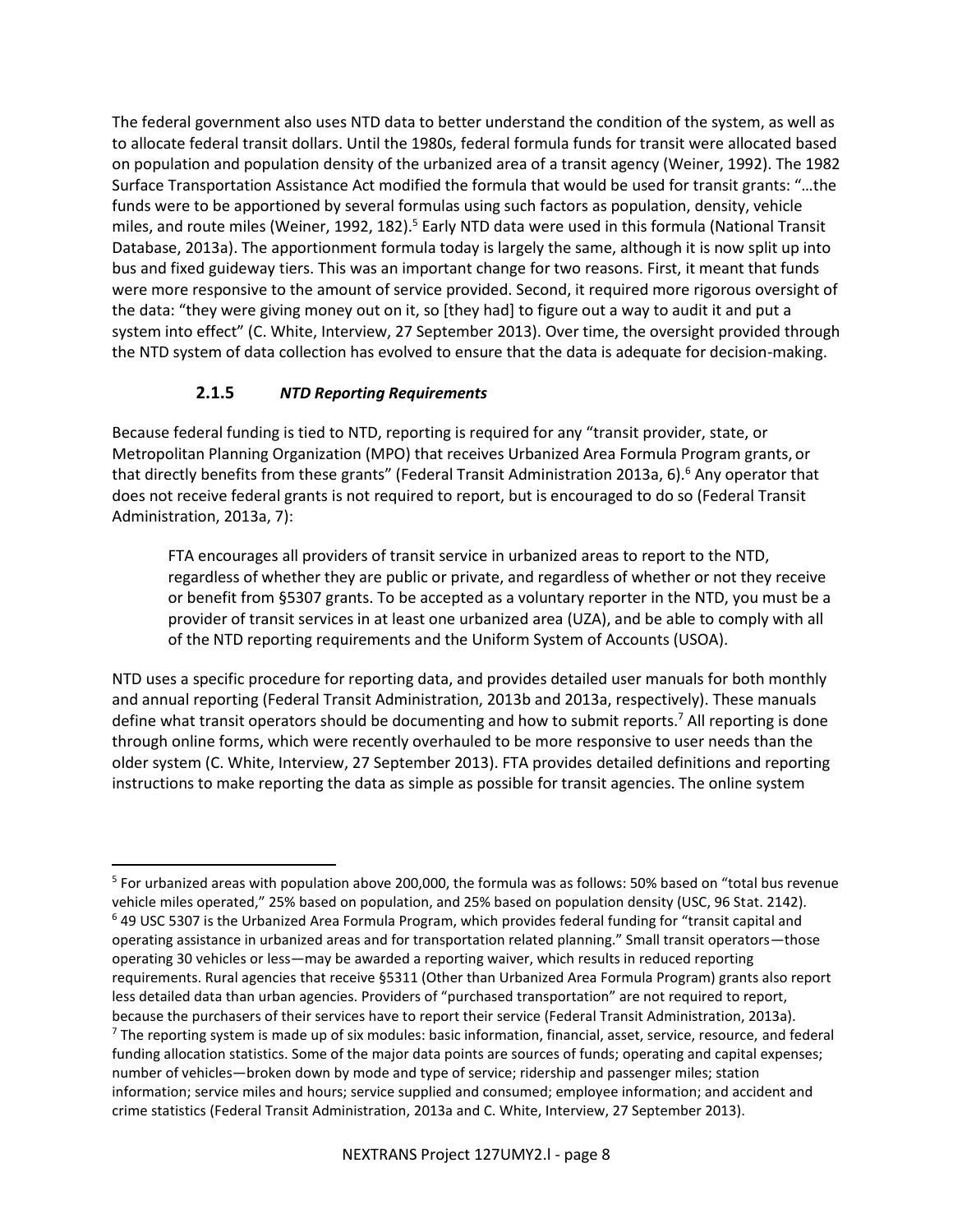takes advantage of user accounts that store much of the basic information so that agencies do not have to complete sections that have not changed in subsequent years.

Auditors monitor NTD reports for the FTA. Financial records are audited much like any other set of records, but there is also some monitoring of non-financial data. For the most part, the auditors assigned to a transit agency look at the procedures that the agency follows to collect the data, as opposed to auditing the individual data items (C. White, Interview, 27 September 2013). In addition to the checks for consistency and reasonableness used by the analysts employed by the FTA, transit agencies that operate more than 100 vehicles across all modes are required to have an independent audit agency review their procedures for collecting and compiling non-financial data.

The NTD reporting system itself is equipped with several checks and balances. Because transit agencies report monthly and annually, the system is able to identify anomalies in the data. If a transit agency reports a significant change in any of the reported data, the system flags the data item and the transit agency is required to review the data and provide an explanation for the change. This system of checks and balances can be quite rigorous at time, as explained by one transit agency representative (C. White, Interview, 27 September 2013):

Every year when we submit the NTD report, there's a series of automatic checks that happen and we have to explain if anything changes a great deal or if anything is outside of a range that they have set. It gets really silly sometimes. A couple years ago we had to tell them why our gas prices went up—why we were spending more than 10% more on fuel than we were the year before. It was silly, but we put in an explanation that gas prices went up and it was fine.

In this example, the anomaly was easily explained, but this mechanism can also identify reporting or collection errors, and helps ensure that the NTD data is complete and accurate.

While most agencies are required to report to the NTD, the FTA expects different levels of precision and rigor from various agencies. Agencies are currently divided into tiers for reporting based on the population of the urbanized area and size of the transit agency—larger agencies in larger cities report more detailed data and are under more strict scrutiny by auditors (C. White, Interview, 27 September 2013):

The only real difference moving into the highest tier…is that the auditors have to review procedures. Over 1,000,000 [urbanized area population] they have to do sampling every year as well. The feds have tried to vary the amount of effort with the importance of the data—for big agencies, they are more interested in making sure the data is accurate.

Finally, transit agencies are required to report data by mode – local bus, commuter rail, demand response, and so forth – a level of detail that readily supports evaluating accessibility measures by various transit modes.

#### **2.1.6** *Achievements and Challenges of the NTD*

The NTD contains data on hundreds of transit agencies over more than three decades. While some of the data items and definitions have changed—primarily in the first few years of implementation—the data are generally comparable over time. Since the definitions were developed in collaboration with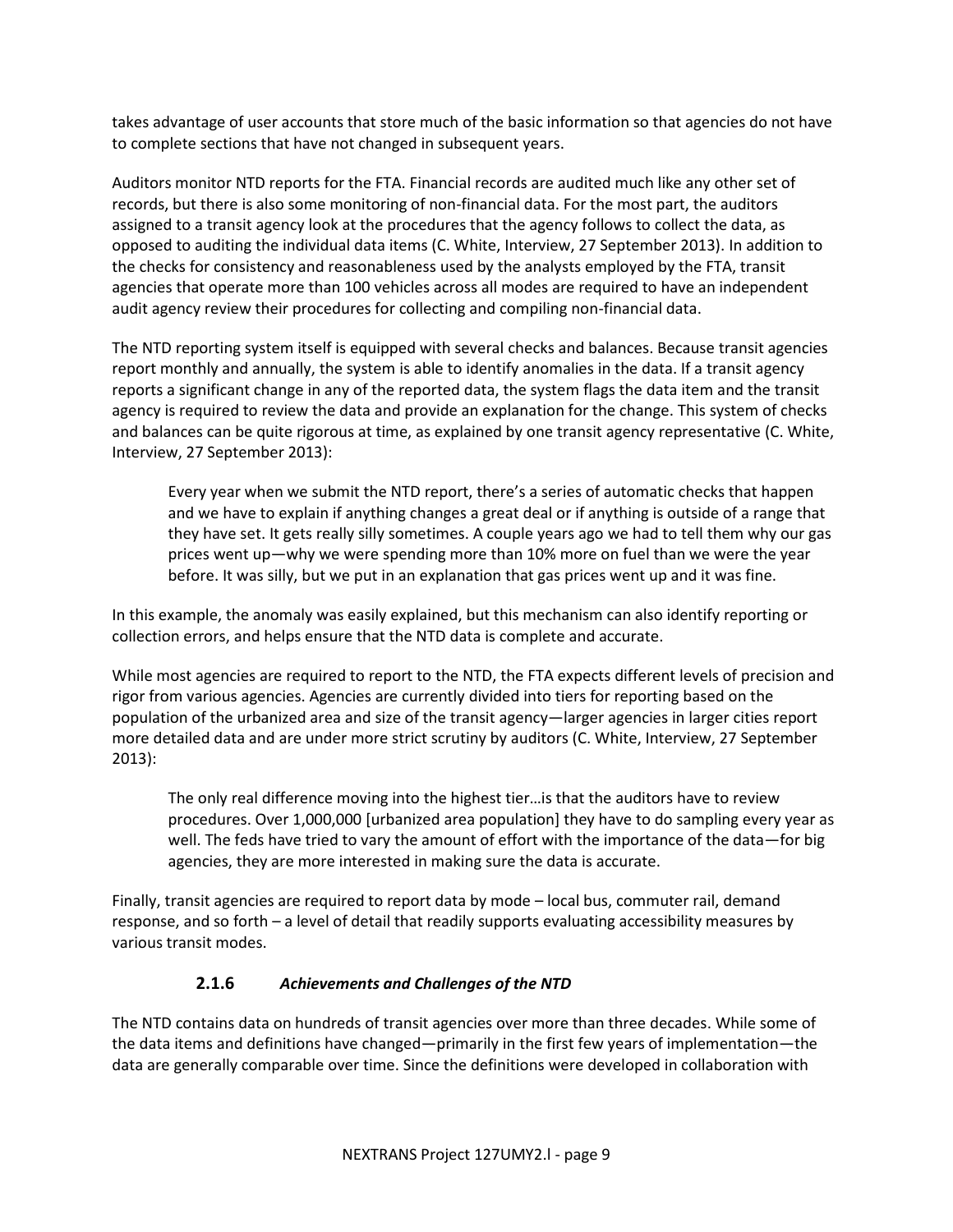industry experts and research institutions like the TRB and AASHTO, 8 the data are widely considered to be useful to many users in a range of contexts.

NTD reporting requirements present a substantial amount of work for transit agencies. Even though many data items would be collected by transit agencies regardless of the NTD reporting requirements, some data elements would not be collected if not for the NTD. And some data elements require a level of rigor that many transit agencies would not pursue if not for the NTD (C. White, Interview, 27 September 2013):

Ridership by fare category is very important. Ridership by routes is important, ridership by location is important, but the passenger mile part is not nearly as important … so that's a piece of data that transit wouldn't be collecting—or at least not very rigorously—that we have to pay attention to and be very rigorous about.

The incentive to continue receiving federal funding—upon which transit agencies are heavily reliant—is what drives agencies to report and provide accurate information to NTD. When describing the process of collecting passenger-mile data, Chris White (Interview, 27 September 2013) explained:

The ability of the feds to tell transit agencies to report in a standardized fashion is based on money. If we don't comply with NTD we don't get funded—there's no question there. But the push from those organizations to clean up the data is a factor. I think there's an interest in the industry to see reporting done consistently.

The burden placed on transit agencies results in benefits that go beyond improving performance in practice. The data are useful for other purposes, and especially for carrying out research. AASHTO and TRB, organizations that pushed for the inclusion of service-related information from the beginning, promote the collection of NTD data for making comparisons and testing research ideas (C. White, Interview, 27 September 2013):

TRB's interest is in research—making data available that can be used by universities and other researchers … It's a really nice feature to see not only academic research on transit issues, but you also see political research on transit issues. It's something to know that they are using a common definition.

NTD data are intended to be accessible for research purposes such as monitoring performance across peer transit agencies.<sup>9</sup> NTD data are available through a number of sources. A lag time of a year or two is common before the data are publicly available, in part because agencies sometimes follow a reporting schedule based on their own fiscal year, and also because it takes time to compile and prepare data for public use (C. White, Interview, 27 September 2013). The NTD website has databases from 1997-2011 available for download (National Transit Database, 2013b). APTA publishes an annual Fact Book that

 $\overline{a}$ 

<sup>&</sup>lt;sup>8</sup> Project FARE, which NTD evolved out of, involved testing of different data items to report. Through this process, they received feedback from transit agencies and industry experts about what items and definitions were and were not successful.

<sup>&</sup>lt;sup>9</sup> A recent report by the Transit Cooperative Research Program developed a methodology for peer comparison among transit agencies to assist researchers interested in monitoring performance (Transit Cooperative Research Program, 2010).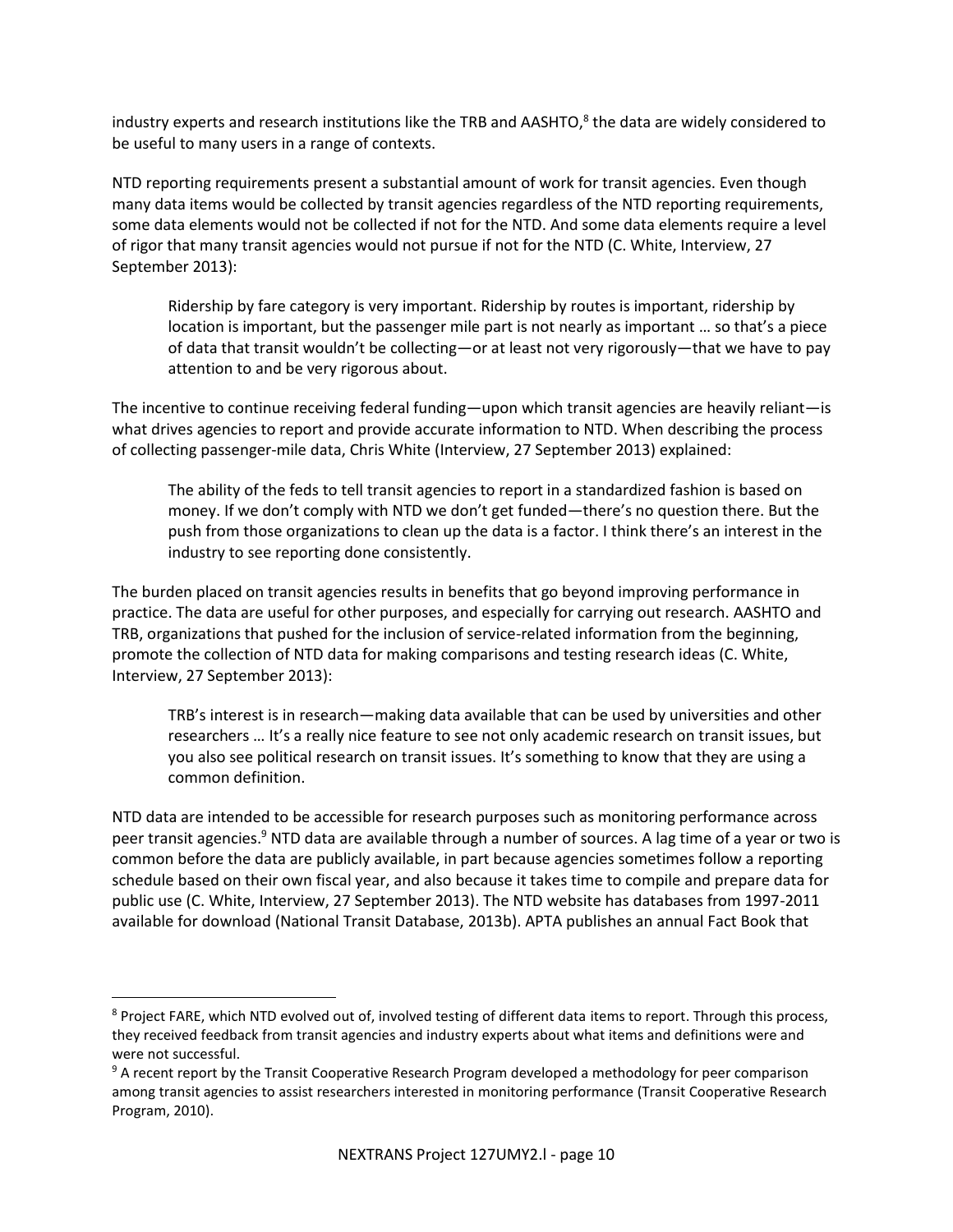relies heavily on the NTD, as well as drawing on other data sources. To illustrate the lag time, the 2013 APTA Fact Book is based on 2011 data (American Public Transportation Association, 2013a).

Agencies and researchers in some cases may be able to access more recent data from transit agencies directly. In the recent past, each agency had a viewer password for the NTD website that they can provide to others at their discretion if they want to share their data for research purposes. Outside users with this password could access but not change the data. This was not a widely known feature—some transit agencies were not aware that they have such a password, let alone that they can share it with others (C. White, Interview, 27 September 2013).

Research and peer-comparison is now much more readily available through the Florida Transit Information System (FTIS), a freely available, online software tool that provides access to the full National Transit Database. Users can quickly identify a group of potential peer transit agencies, retrieve standardized performance data for them, and perform a variety of comparisons (Transit Cooperative Research Program 2010).

# **2.1.7** *Conclusion: NTD as Model of Effective Data Standardization*

The NTD offers an example of an effective centralized database that uses standardized data definitions. Because of a federal mandate that requires most transit agencies in the country to report information as a condition for receiving federal funding, the data are considered to be reasonably comprehensive and reliable. Transportation research organizations like APTA and TRB have been influential in standardizing and improving the types of non-financial data that are collected, helping to ensure that the database is useful for monitoring the performance of service provision among transit agencies as well as for advancing broader knowledge through research.

# **2.2 Highway Performance Monitoring System**

The Highway Performance Monitoring System (HPMS) is a reporting system used by the Federal Highway Administration (FHWA) and Congress to better understand the state of national roadways. The data, reported by state departments of transportation (DOTs) annually, inform federal decision makers and forms the basis for decisions about transportation policies and the allocation of federal highway dollars. The HPMS represents the official federal government source of data on the extent, condition, performance, use, and operating characteristics of the nation's highways. Developed in 1978 as a national database on highway performance, it includes data items such as lane-miles and traffic counts from statistically drawn samples of over 100,000 highway sections, as well as projections of future travel growth on a section-by-section basis. The HPMS contains data on travel and road conditions that are collected from state Departments of Transportation (DOTs). The mandate of the HPMS is not as specific as the NTD, but it is a common source to inform policy. An important drawback of the HPMS, however, is that most of the data are reported at a highly aggregate level of the state, presenting a serious shortcoming for carrying out planning or policy at a local or regional scale. It also continues to measure highway travel only in terms of vehicle movement, not in terms of person movement, a characteristic that perpetuates the unfortunate but common misunderstanding that the purpose of transportation infrastructure is to serve vehicles rather than people. Despite its lack of relevance for local and regional planning applications, the HPMS was studied here to gain insights into implementing data standardization.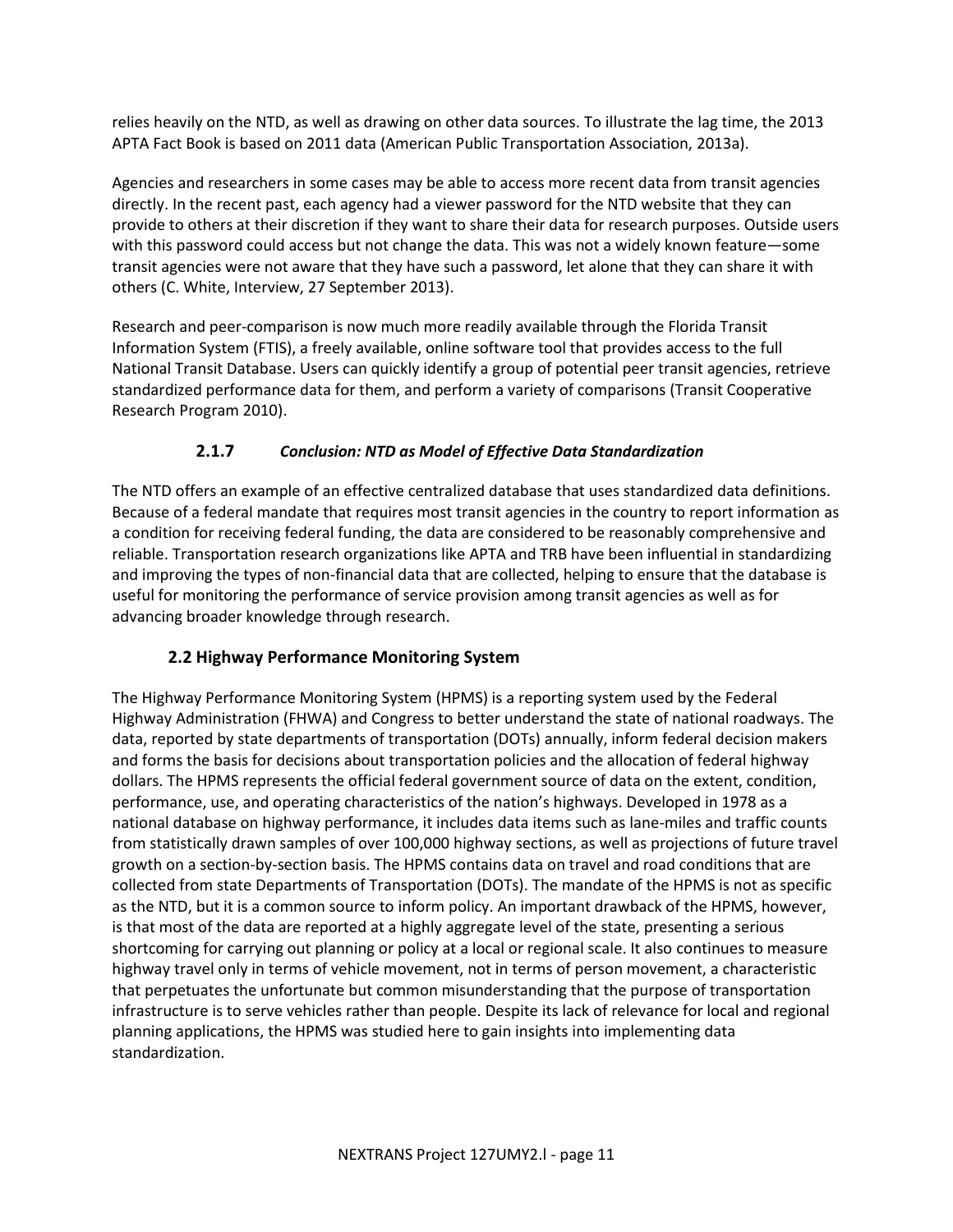#### **2.2.1** *History of the Highway Performance Monitoring System*

The HPMS responds to a number of federal requirements:

- 23 USC 502(h) requires biennial reports to Congress on the condition of the nation's highways.
- 23 CFR 315 places the responsibility on the Secretary of Transportation for all management decisions affecting transportation.
- 23 CFR 1.5 provides the Federal Highway Administrator with authority to request any information they deem necessary to advance federal highway agenda.
- 23 CFR 420.105(b), which requires state DOTs to "provide data that support the FHWA's responsibilities to the Congress and to the public."

Prior to 1978, states would report highway condition information, in response to 23 USC 502(h), but these reports were often uncoordinated. HPMS was developed in 1978 to "replace numerous uncoordinated annual state data reports as well as biennial special studies conducted by each state" with a more standardized reporting system (Office of Highway Policy Information, 2008, 7). While the general objectives of HPMS have remained the same over time, "HPMS has gone through an evolutionary process that has recognized over time the changing needs for data" (Office of Highway Policy Information, 2008, 7). Over time, some of the data items have changed in response to stakeholder needs, and the FHWA has worked to make the reporting process more user-friendly. According to one Michigan DOT transportation planner, "they have made vast improvements to HPMS in the past couple of years" (K. Faussett, Interview, 4 October 2013).

HPMS forms the basis for the biennial Conditions and Performance reports to Congress, which "support development and evaluation of the [FHWA's] legislative, program, and budget options" (Office of Highway Policy Information, 2003). It also forms the basis for "the annual Highway Statistics publication and…other FHWA publications" (Office of Highway Policy Information, 2013, 1-2). While HPMS data may help inform budget decisions, "there is really not a direct connection between HPMS and funding allocations" (D. Cameron, Interview, 4 October 2013).

#### **2.2.2** *Reporting Requirements*

Each state DOT is responsible for compiling and reporting HPMS data. They may use their State Planning and Research Funds (23 CFR 420) to reduce the financial burden of the reporting process (D. Cameron, Interview, 4 October 2013). Maintaining HPMS data is considered "an item of national significance and … must be adequately addressed in each State's annual work program. This extends beyond the simple reporting of data each year and includes taking actions to ensure that all data are complete, current, and accurate" (Office of Highway Policy Information, 2013, 1-7). While most State DOTs have staff devoted to data collection, including HPMS data, they are also encouraged to work with local governments and metropolitan planning organizations (MPOs) to collect more detailed data and reduce the burden on the state agency. FHWA audits some HPMS data, but ultimately, the state DOTs are responsible for ensuring "accuracy and timely reporting of HPMS data" (Office of Highway Policy Information, 2013, 1-7).

Data sets for HPMS include (Office of Highway Policy Information, 2013, 1-2):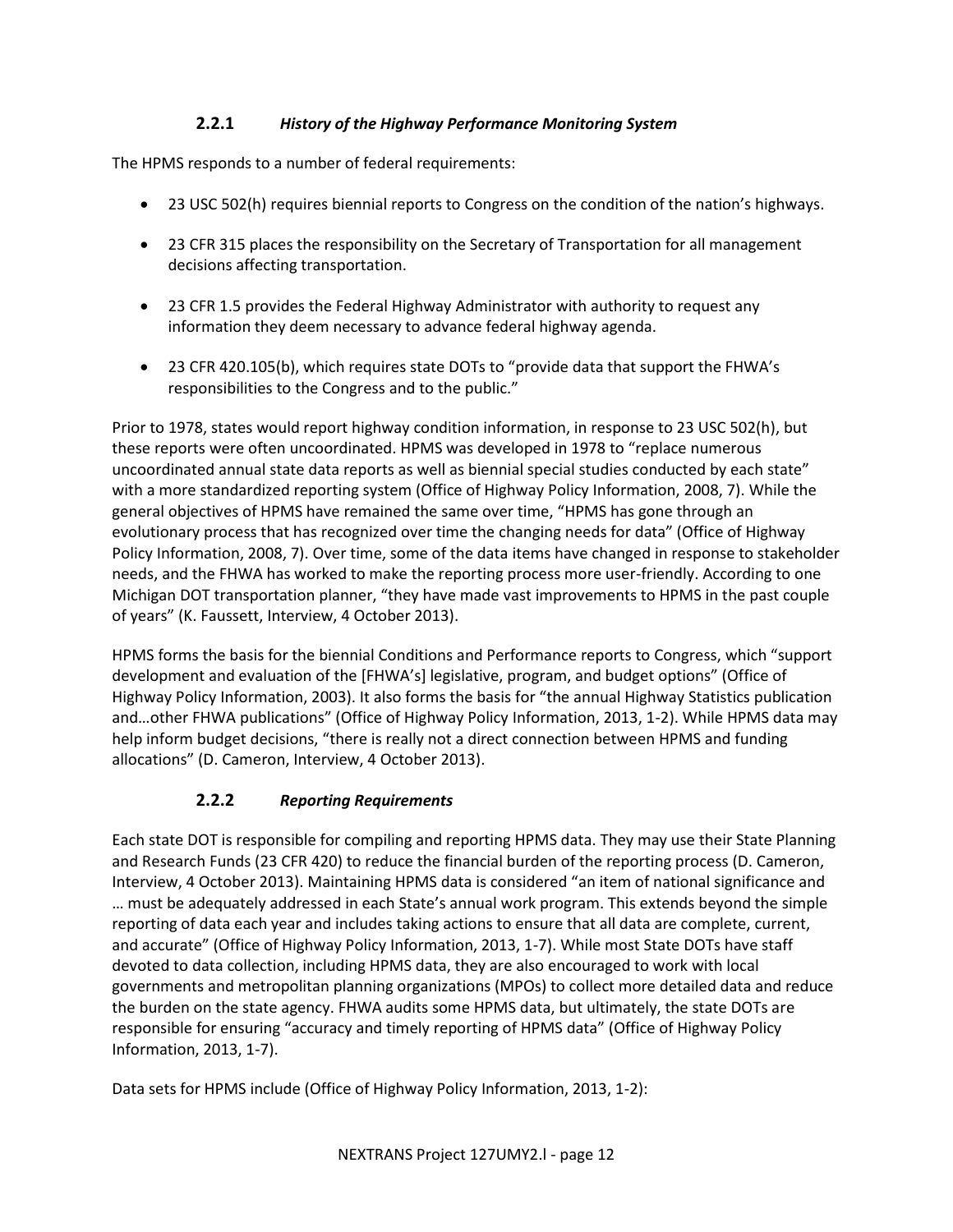- "Full Extent data items" (length, lane-miles, and travel) are collected for "all public roads that are eligible for Federal-aid highway funds."
- "Sample Panel items" are more detailed data collected on randomly selected roadways.
- "Summary data" are aggregated data "for roadways functionally classified as minor collectors in rural areas and local roads in any area."

The Full Extent and Sample Panel data include data items that address road inventory, route information, traffic, geometry, and pavement. Summary data are broken down into five different datasets: statewide summaries, vehicle summaries, urban summaries, county summaries, and National Ambient Air Quality Standards (NAAQS) summaries (Office of Highway Policy Information, 2013). HPMS datasets have a geospatial component, which allows all of the data to be represented spatially.

By June 1, each state DOT must submit a Certification of Public Road Miles, which indicates the total number of miles of public roadway in the state, including but also identifying the number of road miles on Indian reservations (23 CFR 460.3). These certified miles are used in vehicle miles traveled (VMT) counts for the state. By June 15, each state DOT must report HPMS data via an online portal. HPMS data "can either be submitted to FHWA as character separated value (CSV) files or entered manually onscreen via the HPMS software web application provided by FHWA" (Office of Highway Policy Information, 2013, 3-3).

The FHWA provides a field guide for state DOTs (Office of Highway Policy Information, 2013) to use when reporting transportation data. The manual contains detailed descriptions of the various data that are required for HPMS, including tables to demonstrate what tables might look like for submission. This manual illustrates how complex the reporting system is, as well as how many opportunities there are for data collection and reporting to vary from one agency to the next.

# **2.2.3** *Achievements and Challenges of HPMS*

Congress and the FHWA are the primary users of HPMS data, but the data are also available to a number of other entities for various purposes (Office of Highway Policy Information, 2013 1-2):

HPMS data are widely used throughout the transportation community, including other governmental entities, business and industry, institutions of higher learning … and the general public. The HPMS data may also be used for performance measurement purposes in national, state and local transportation decision-making to analyze trade-offs among the different modes of transportation as part of the metropolitan and statewide transportation planning process.

Despite these stated aspirations, this study's investigation through interviews with transportation planners in both the public and private sectors, and through our own tests of data portals, suggests that the HPMS is not commonly used for planning purposes, in part because the data are difficult to access and use. Planners consistently explained that HPMS data are rarely used for their planning processes, and the data we were able to access were not found to be comprehensive or user friendly.

In the public sector, several interviewees suggested a sense among planners that the HPMS is not often useful for most state or local planning, and they perceived it principally to be a requirement from the federal level that others use for congressional decision-making. Several representatives of the private sector expressed indifference toward the data, including consultants who develop travel demand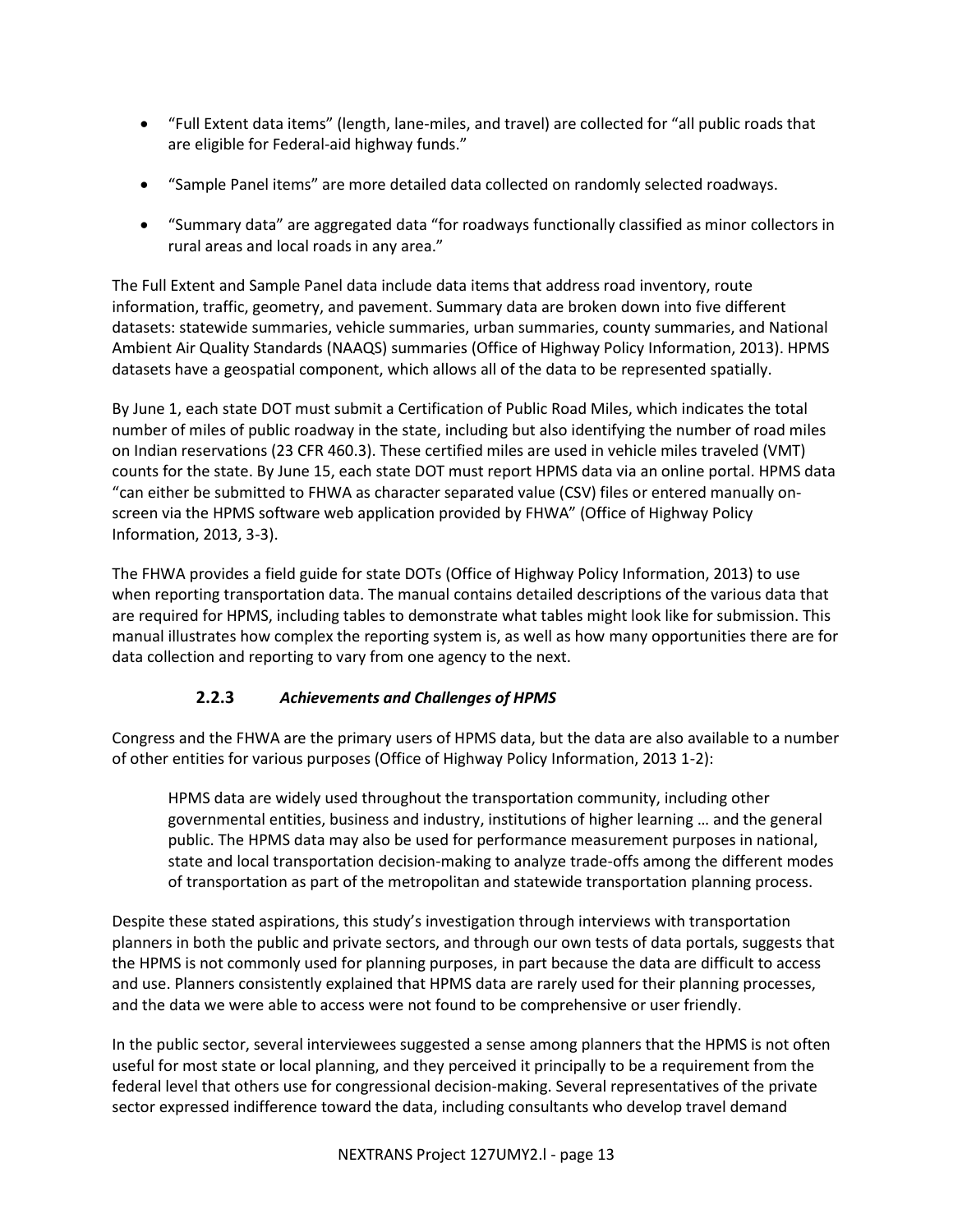models for MPOs and state DOTs. Three of these consultants spoke briefly about HPMS, but each indicated that, if they used HPMS at all, it did not play a major role. The travel demand models they develop use VMT and traffic information, but not commonly from the HPMS.

In the public sector, some agencies use HPMS data to supplement locally collected data. A transportation planner for the Michigan Department of Transportation has used it for two applications (K. Faussett, Interview, 4 October 2013):

One was for air quality because you have to use HPMS VMT to normalize the model. Way back when I worked at SEMCOG we used HPMS VMT to see how the model was doing. That was essentially because we didn't have enough counts.

Pollution monitoring and modeling for air quality purposes is one area where HPMS data seems to be a particularly valuable resource. According to 40 CFR 93.122, which addresses "procedures for addressing regional transportation-related emissions," HPMS "shall be considered the primary measure of VMT" estimates for non-attainment or maintenance areas for NAAQS (40 CFR 93.122(b)(3)). A representative of the FHWA explained that the reasoning behind this is that some non-attainment air sheds do not follow urban area or municipality lines, so states and MPOs "can use HPMS VMT for the areas that are outside the geographic area that is modeled" (D. Cameron, Interview, 4 October 2013).

A commonly cited concern that explains in part why HPMS date are not widely used for local decisionmaking is that the data are collected too sparsely and are not reliable for needs at the local level. As one planner explained, "what we get [from municipal and state data sources] are observations of particular locations within the network, but HPMS is building an estimate for the entire region. People often forget that HPMS is an estimate" (R. Picado, Interview, 2 August 2013). For HPMS, public traffic counts are generally collected using electronic traffic monitors placed at intersections over a period of about 48 hours. No specific mandate exists for conducting these counts, but HPMS requires a minimum of 48 hour counts every three years for each roadway segment (Office of Highway Policy Information, 2013, 5- 14). Estimation factors are used to apply these counts over time, while accounting for seasonal changes as well estimating data points in years where counts were not collected. Aside from the sparse geography of the data, consultants also expressed concerns about a lack of quality and inconsistency in the way HPMS data are reported (R. Picado, Interview, 2 August 2013; R. Milam, Interview, 8 August 2013).

Our own investigation of the data available from the FHWA support the claims made by these planners. Highway mileage and VMT data are aggregated to the national, state, and urbanized area level. Most data can be downloaded as PDF or Excel files, and each type of data and level of aggregation are in separate tables, making for difficult database manipulation. To illustrate the highly aggregate nature of these data, tables that compare mileage and VMT from 1980 are available at the level of the nation, but not at the level of the state or urbanized area. These types of tables are useful for broad comparisons, but are unlikely to be useful for the kind of planning or decision-making that is most commonly carried out at the metropolitan or smaller scale. Furthermore, the FHWA provides geo-spatial data for roadways, but these files do not contain travel information—they simply contain characteristic data for the roadways in the United States.<sup>10</sup>

l

<sup>10</sup> Roadway statistics tables: < http://www.fhwa.dot.gov/policyinformation/quickfinddata/qfroad.cfm >. Geospatial highway data can be accessed: < <http://www.fhwa.dot.gov/policyinformation/hpms/shapefiles.cfm> >.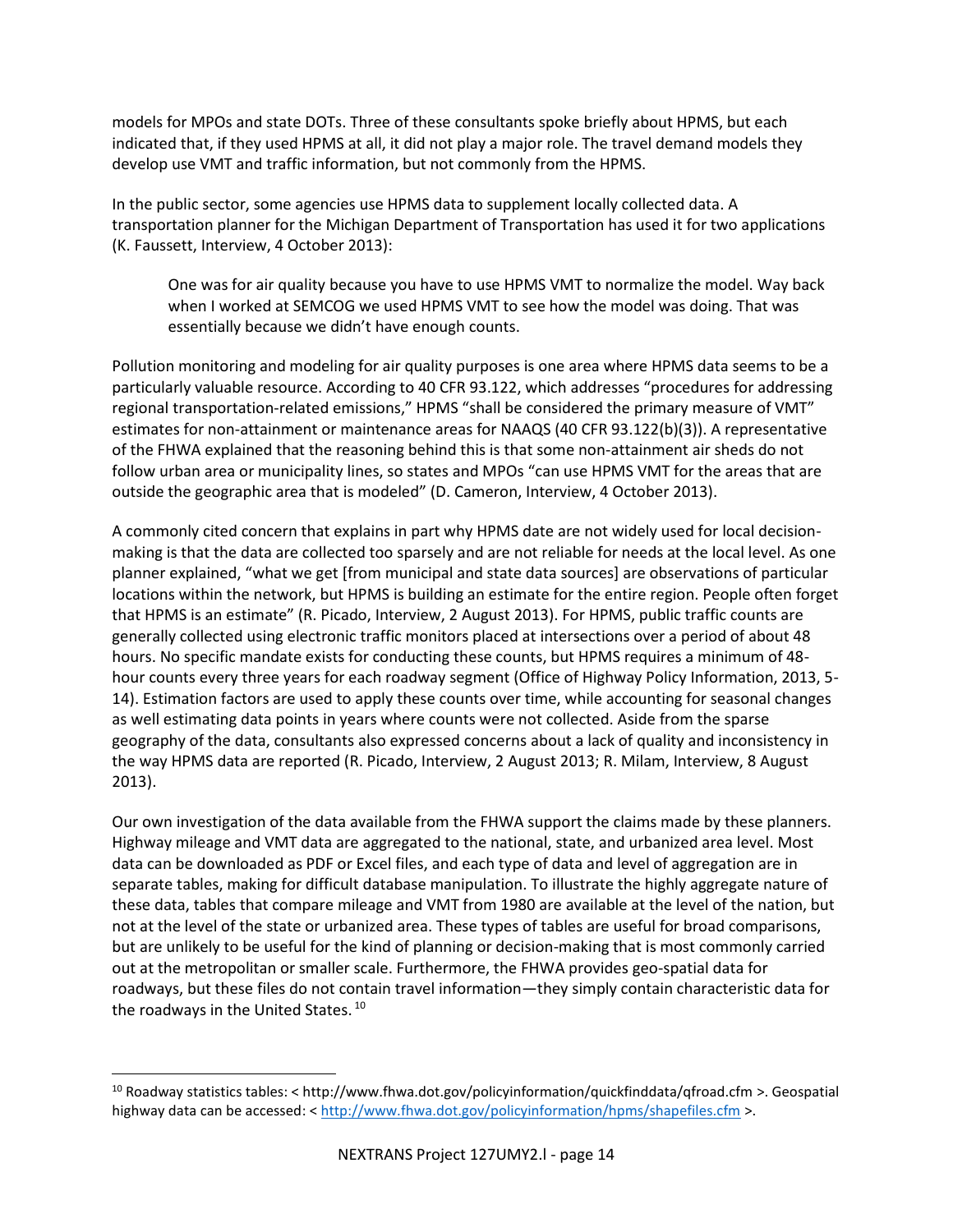The FHWA has developed a tool that they refer to as an Analytical Process that can be used by various levels of government to "assess the physical condition, safety, service, and efficiency of operation of their respective highway systems" (Office of Highway Policy Information, n.d.a). According to the FHWA, some state agencies use these models in their planning processes, and their website offers some examples (Office of Highway Policy Information, n.d.a). In many of these examples, however, the HPMS data are used not as a principal source of data but rather as a complement to other data, and the HPMS data tends to be limited to financial or road condition data rather than travel-related data.

# **2.2.4** *Conclusion: HPMS Not a Model of Effective Data Standardization*

Like the NTD, the HPMS is a centralized database of transportation data supported by federal legislation. Unlike the NTD, however, where data are available in a number of forms and is used by multiple levels of government, transit agencies, research institutions, and the public, local planners and decisionmakers do not see HPMS as an important tool for collecting standardized transportation data. Consultants typically require more detailed data than the HPMS provides, so they use data collected by the cities and MPOs, rather than using HPMS (R. Picado, Interview, 2 August 2013). The HPMS is aimed at meeting more specific federal purposes than the NTD, and a principal shortcoming of the HPMS data is the course level of aggregation, making it of little use for local decision-making and peer comparisons.

It may be that attaching funding to HPMS would make it possible to collect more specific, localized data. As Rosella Picado pointed out, "with transit data, much of what has improved transit system data has been FTA pushing for it as part of their New Starts program. There doesn't seem to be any equivalent in FHWA" (R. Picado, Interview, 2 August 2013). On the other hand, tying funding to this type of data may also cause some issues with the data:

If your formula is tied a certain way, like you get more money if you have really highly utilized arterials, or if you have more lane miles of arterials, people will code lots of collectors as arterials. There are not enough resources for people to go back and check that. (R. Milam, Interview, 8 August 2013)

HPMS is an important national database that helps states and the federal government understand and monitor the condition of the nation's roadways. But since data are collected at a highly aggregate level, it is not conducive to use as a basis for travel demand modeling at the local scale and does not appear to provide appropriate lessons for the collection of standardized data for accessibility modeling.

# **3 Potential Inputs to Accessibility Analysis: The Range of Current Practice**

No standardized metrics are currently available to assist decision makers about progress on accessibility. Metropolitan planning organizations (MPOs), as part of their federally mandated modeling requirements, routinely generate data that might readily be used in accessibility metrics. But after collecting these data from over 50 MPOs in a previous project, we discovered that practitioners are using widely divergent software programs, data formats, and definitions of variables when producing the data required for computing accessibility metrics (Grengs, et al. 2010; Levine et al. 2011; Levine et al. 2012). This inconsistency hinders meaningful comparison among places. Furthermore, public agencies normally do not archive such data, undermining the ability to assess progress on accessibility over time. Although the required inputs into accessibility metrics are developed currently by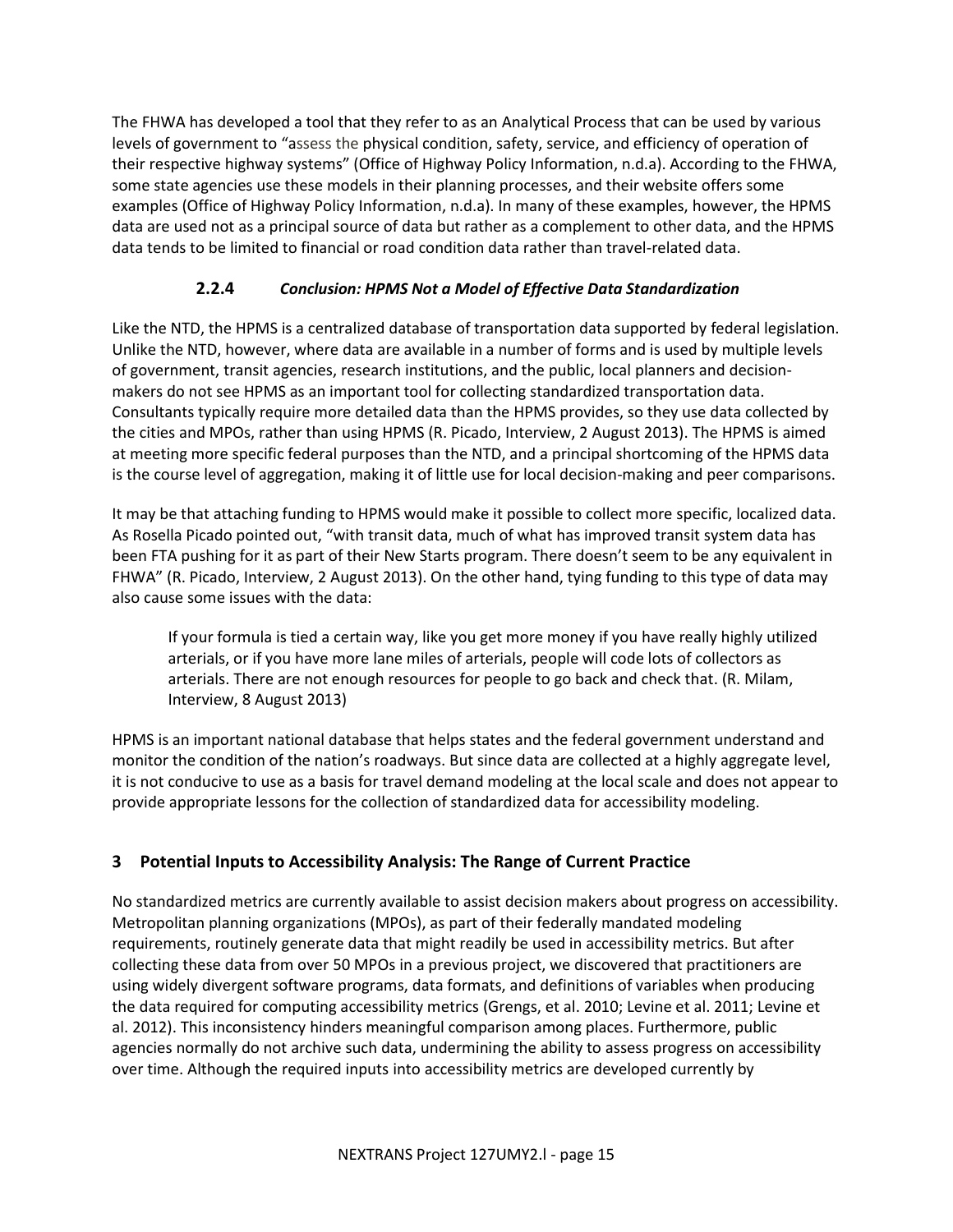metropolitan planning organizations (MPOs) as part of the travel demand modeling process, without standardization or guidelines, these data are difficult to compare over space or time.

This section of the report assesses which data are currently collected with the aim of identifying the methods used for defining, collecting, storing, and publishing data. It provides an overview of the range of current practice with an evaluation of the characteristics and methods most appropriate for accessibility indicators.

# **3.1 Metropolitan Planning Organizations: Mandates for Data Collection**

With the passage of the Intermodal Surface Transportation Efficiency Act of 1991 (ISTEA), along with the associated subsequent amendments, Congress established that "metropolitan transportation planning would best be conducted on regional bases, with states and local governments being active partners in the planning process" (Goetz, Dempsey, & Larson, 2002, 87-88). Since MPOs have shifted away from principally playing an advisory role to producing plans and overseeing project implementation, they have incrementally become subject to increasing mandates and expectations from state and local governments. This section will provide an overview of the mandates that MPOs face and assess how likely they might be capable of adopting any new data standardization proposals.

MPOs are subject to varying degrees of mandates and expectations from other levels of government. The clearest reference to MPOs is their definition in federal legislation: "a metropolitan planning organization shall be designated for each urbanized area with a population of more than 50,000 individuals" (49 USC 5303(1)). These organizations are required to include units of local government, and to act in accordance with state and local laws. Under the language of the law, MPOs are also encouraged to collaborate as much as possible with state and local governments, other MPOs, and public transit providers.

This same section of the US Code (49 USC 5303), which delineates all the requirements for MPOs, explains that MPOs are required to develop a long-range transportation plan (LRTP) based on a 20-year forecast period.<sup>11</sup> One of the primary requirements for the LRTP is that it includes "the projected transportation demand of persons and goods in the metropolitan planning area over the period of the transportation plan" (23 CFR 450.322(f)(1)). The plan is to be updated or replaced at least every five years—or four years for MPOs that are non-attainment or maintenance areas under the Clean Air Act (49 USC 5303(i)(1)(B)). MPOs are also required to prepare and update a transportation improvement plan (TIP) every four years (49 USC 5303(j)). MPOs that represent a transportation management area (TMA)—an urbanized area with a population of 200,000 or more—are subject to additional requirements, including conducting a congestion management process and an MPO certification review process.

# **3.1.1** *MPO Certification Process*

l

The U.S. Department of Transportation has a process for certifying MPOs that represent transportation management areas (TMAs), which are urbanized areas with populations over 200,000. This process "ensures that the planning requirements of 23 USC 134 and 49 USC 5303 are being satisfactorily implemented. In a broader sense, the certification review process is a valuable opportunity to provide

 $11$  In the Code of Federal Regulations (CFR), the LRTP is referred to as a metropolitan transportation plan (MTP) and is described in 23 CFR 450.322.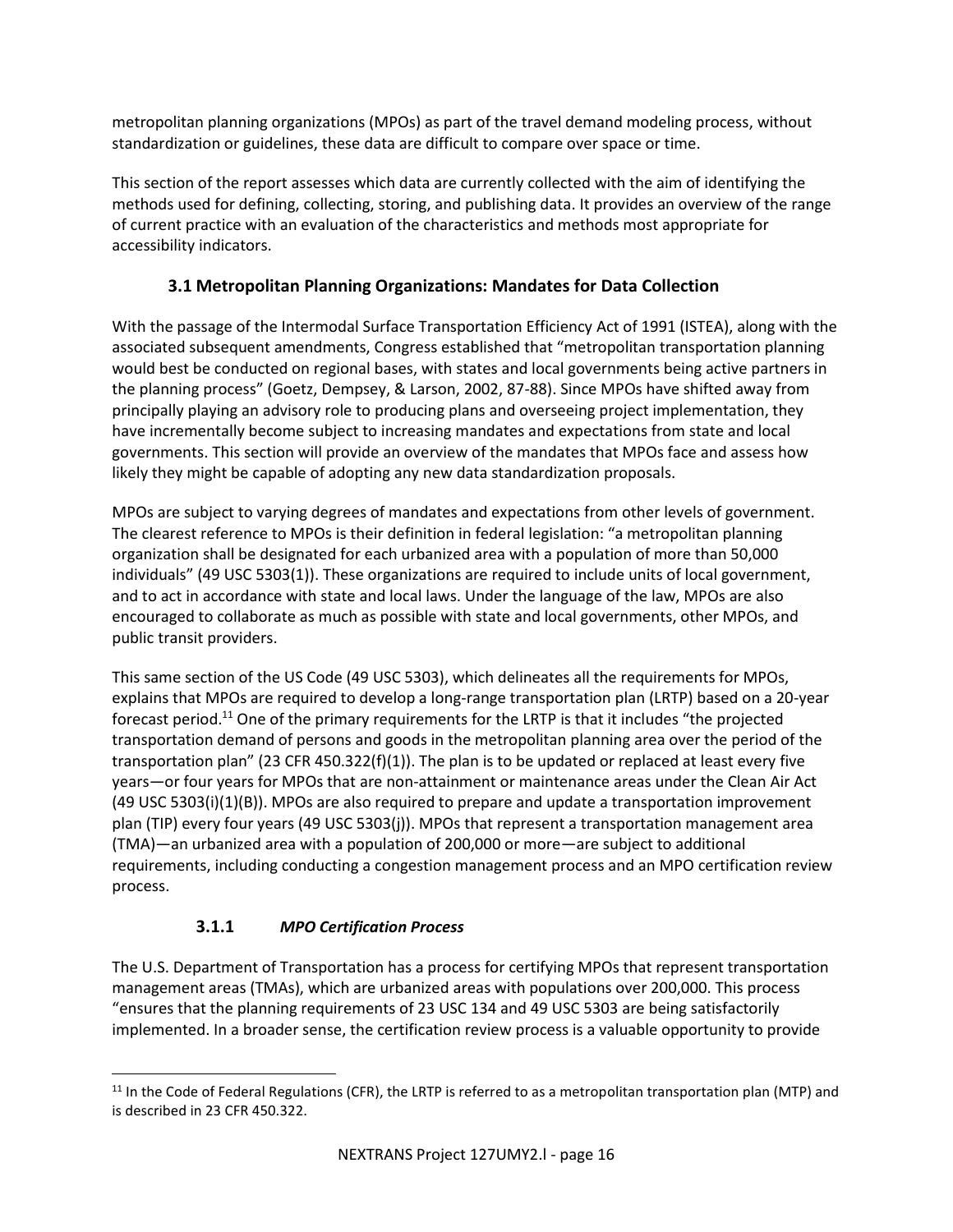advice and guidance to a Transportation Management Area" (Transportation Planning Capacity Building Program, n.d.).

The certification review process takes place once every four years for all MPOs representing a TMA (23 USC 134(k)(5)(ii)). The goal of the review is to objectively assess the planning process in each TMA. The certification process covers many areas related to transportation planning, and requires input from MPOs, state DOTs, transit operators, as well as any other partner organizations that work with the MPO. The review process assesses compliance with federal regulations as well as technical and administrative elements of the planning process.<sup>12</sup> The scope is wide, so the depth of the review in any one element may be in a summary form: it is "not necessary to cover all possible topics to same extent or in same manner" (Transportation Planning Capacity Building Program, n.d., 1-1).

Representatives from both the FHWA and FTA conduct certification reviews (A. Pickard, Interview, 4 October 2013):

Each state has an FHWA division, usually located in the state capital. FTA is structured a little differently, so our partners there are in Chicago. We run the review meetings and write the report with FTA, and develop findings and report back to the MPO and the state DOT.

On the FHWA side, the focus of the analysis and interviews of this report, state FHWA division office staff members are assigned to an MPO in the state. In Michigan, for example, the certification team consists of three representatives. With 14 MPOs in the state, each member of the team is assigned to four or five MPOs. As much as possible, these representatives attend regular meetings of their assigned MPOs and stay abreast of what is going on at that MPO. In this way, when the certification review begins in a cycle, the representatives get underway already having substantial information and connections for the review (A. Pickard and D. Cameron, Interview, 4 October 2013). The FTA, on the other hand, has regional offices instead of state offices, so their staff representatives are typically apportioned more widespread across the regions and may not be as well connected with MPO staff and procedures as their FHWA counterparts.

The review focuses primarily on "process and procedure" as opposed to data collection (D. Cameron, Interview, 4 October 2013). For example, the U.S. DOT Transportation Planning Capacity Building Program's *Transportation Management Area Planning Certification Review Primer<sup>13</sup>* includes the Congestion Management Process (CMP) as a review topic, and one of the requirements for CMP is that there be "data collection and system performance monitoring," but the documentation does not give any indication of what this means (Transportation Planning Capacity Building Program, n.d., 2-13). Representatives of the FHWA supported this assertion. For example, "very little data is actually mandated" (E. Christopher, personal communication, 1 October 2013) and "there are not a lot of hard and fast requirements for data" (A. Pickard, Interview, 4 October 2013).

What is more clearly defined in the documentation is the need for a modeling procedure—particularly for non-attainment areas under National Ambient Air Quality Standards (NAAQS)—in the Metropolitan Transportation Plan (MTP) development process, which is a requirement for MPOs. 23 USC 134(i)

l

 $12$  U.S. DOT's primer on the certification review process identifies 22 certification topics—neither travel demand modeling nor data are included in this list.

<sup>&</sup>lt;sup>13</sup> This Primer does not "set a standard, establish a policy, or promulgate a regulation for TMA planning processes"—rather, it "provides a basic understanding of the key concepts and expectations addressed through a review" (Transportation Planning Capacity Building Program, n.d.).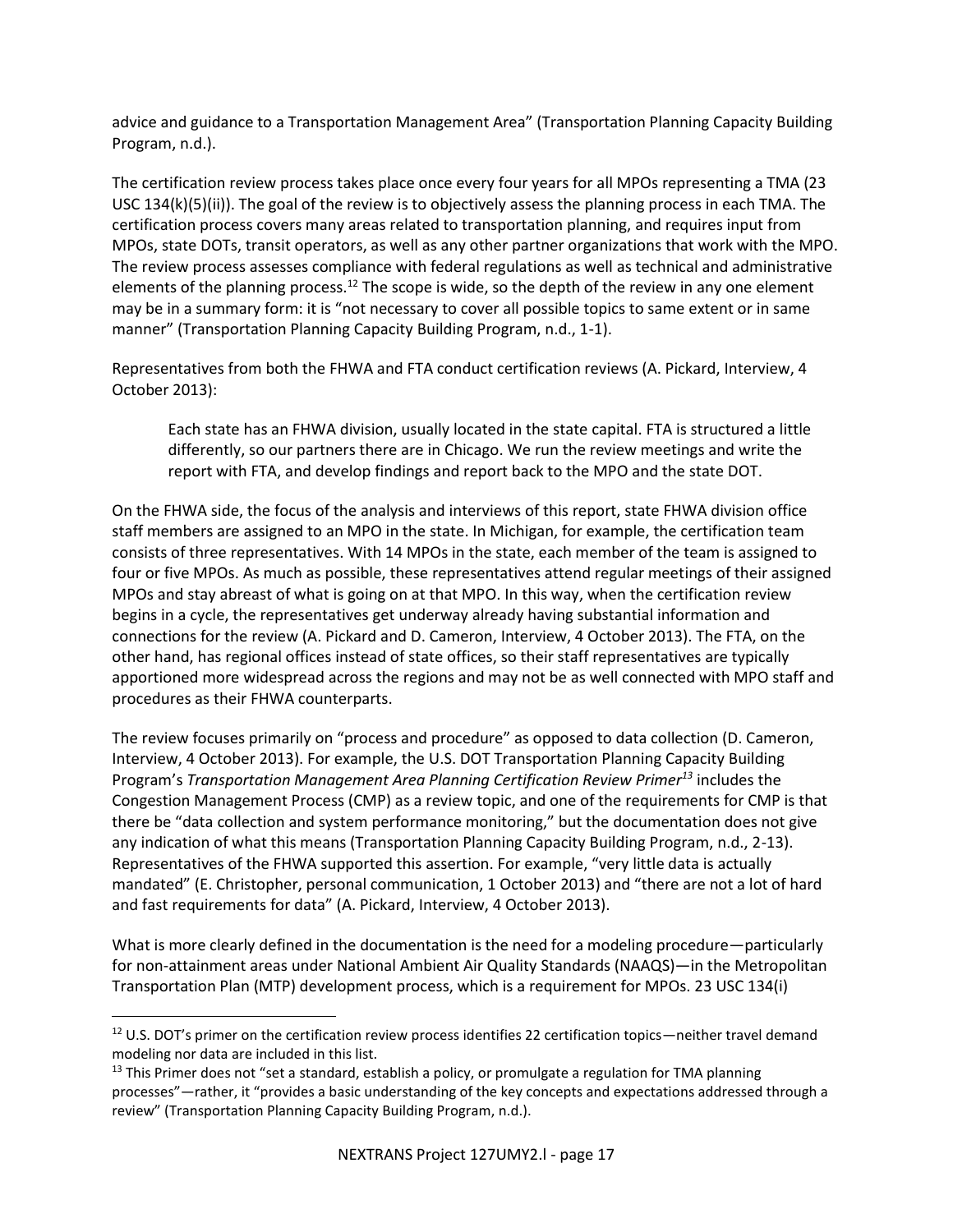requires that the MTP be based on at least a 20-year forecast period, which implies the need for a model. The type of model and the inputs to that model, though, are not mandated. Modeling techniques like the four-step model have evolved over time to become "commonly accepted practice" (E. Christopher, Email, 1 October 2013): "At this point, the four-step model has been around for 50 years or so. It's well engrained in MPOs … it's pretty much a given that they'll at least be using that to predict" (A. Pickard, Interview, 4 October 2013).

In reviewing the travel forecasting methods, the Certification Review Team should consider the technical capabilities of the agency or consultant conducting the forecast, as well as documentation of the assumptions and methods used (Transportation Planning Capacity Building Program, n.d., 3-2). However, no guidance is provided about particular methods that ought to be used. The lack of specific guidance is consistent with the general principle that local and regional experts should have the flexibility to design methods that are most suitable to the particular context in which an agency works.

The regulations are most specific for NAAQS non-attainment and maintenance areas. 40 CFR 93.122 contains the EPA Air Quality Conformity Rule. MPOs with jurisdiction over non-attainment and/or maintenance areas are required to monitor and plan for travel more closely than those that do not. The rule explains that those MPOs should use "network-based travel models (40 CFR 93.122(b)(1)(i)) and use of HPMS VMT counts in the model (40 CFR 93.122(b)(3)). The latter requirement is for those areas that do not have more accurate counts:

The reference to HPMS is for cases where there's an air quality area that's urbanized, and there's a model for that, but if the total air shed group is larger, they can use HPMS VMT for the areas that are outside the geographic area that's modeled. I think we have some examples of that in areas like Grand Rapids, Muskegon, Holland—each has a separate model for their urban area, but there are some rural places in between, and those rural places can use the HPMS VMT, and someone has to merge it all together and come up with the final total number. So if you have a model, use the model. If you don't have a model, use HPMS. (D. Cameron, Interview, 4 October 2013)

MPOs hold considerable freedom to determine which procedures are most suitable for their particular planning needs, and in consideration for the resources at their disposal, as long as their decisions are based on sound practices. The MPO certification review process is long, and seems to be generally considered better served with a focus on procedures than particular types of inputs and data: "For the certification process, a better use of our time is to talk in more general terms—are you just making this up or how are you going about this, in a more general sense?" (A. Pickard, Interview, 4 October 2013). As long as the results of an MPO's model seem reasonable and the procedures they have in place are documented, the certification review process appears to avoid inquiring into such specifics as data quality: "if they're predicting wild growth that we know just isn't going to happen, then we might step back and look at their predictive processes, what data they're using" (D. Cameron, Interview, 4 October 2013).

The FHWA offers MPOs the opportunity to go through a Travel Model Improvement Program (TMIP) review, which amounts to a peer review of the MPO's model. The TMIP provides experts to examine an MPO's model and data inputs, and give advice about how to improve the process. The TMIP is not a required part of the MPO certification, but it is a resource that the FHWA provides for MPOs.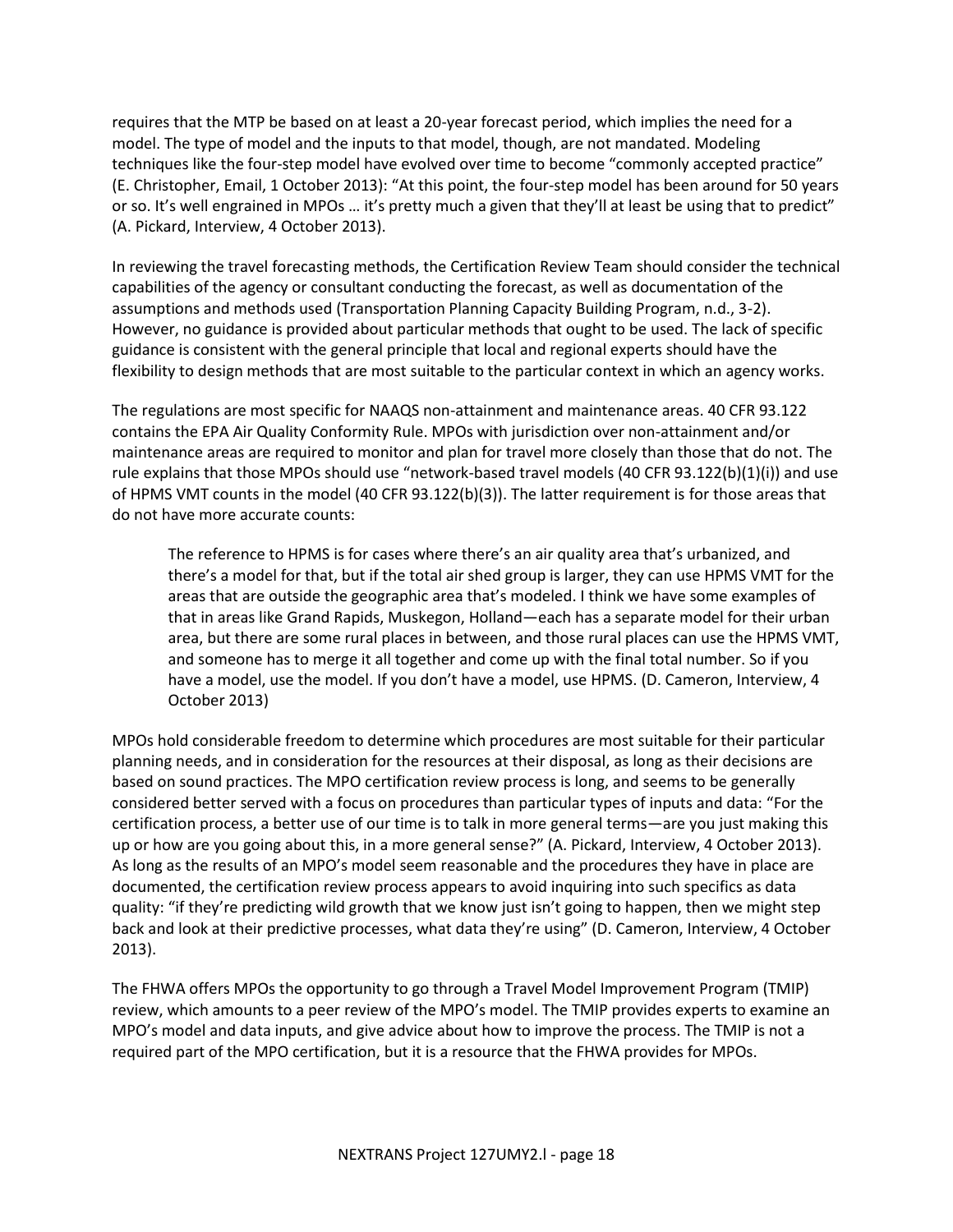# **3.1.2** *Consequences of MPO Certification*

The goal of reviewing an MPO for certification is to ensure that the planning process is following federal law, and a review typically examines several specific steps and products.<sup>14</sup> Examples include failing to providing a discussion of a region's planning goals or failing to provide a disclaimer of the federal government in the documents. In such cases, an MPO might receive a corrective action from the review, identifying specific products or actions that must be addressed with deadlines. Two notable consequences of failing to achieve certification are clear. The first clearly articulated consequence is that failing to meet the requirements of MPO certification can lead to the withholding of federal funding (23 CFR 450.334(b)(2)):

If, upon the review and evaluation conducted under paragraph  $(b)(1)(iii)$  of this section, the FHWA and the FTA do not certify the transportation planning process in a TMA, the Secretary may withhold up to 20 percent of the funds attributable to the metropolitan planning area of the MPO for projects funded under title 23, U.S.C., and title 49, U.S.C., Chapter 53, in addition to corrective actions and funding restrictions. The withheld funds shall be restored to the MPO when the metropolitan transportation planning process is certified by the FHWA and FTA, unless the funds have lapsed.

A second consequence is that an MPO's transportation improvement program (TIP) might be delayed, resulting in an inability to advance new projects, and in particular the kinds of projects with wide political support like those that add capacity might be delayed (D. Cameron, Interview, 4 October 2013).

While these are possibly serious consequences, many officials view an inability to achieve certification approval as something that comes only as a last resort, and that much of the value in conducting such a review is in the feedback that comes with outside review (D. Cameron, Interview, 4 October 2013):

Our certification process is not intended to be "I gotcha," it's intended to figure out how we can help MPOs improve their process. If there's something going on and they aren't up to par, we try to work with them. Most of the things in the certification review are recommendation. Occasionally we will have a corrective action.

The MPO certification review process appears to be aimed principally at helping MPOs follow basic procedures and to provide outside expert input into whether their plans are reasonable, that the procedures are justified, and ultimately whether the funds they receive are being efficiently spent. The emphasis seems to be mainly on providing advice and guidance, with less emphasis on regulating or otherwise compelling particular kinds of actions or procedures.

# **3.1.3** *MPO Certification: A Mechanism to Encourage Data Standardization?*

Standardized reporting of data would assist the widespread use of accessibility metrics in transportation planning practice. MPOs are a plausible source for such standardizations of data. For example, MPOs might provide consistently defined outputs of metropolitan travel models to a central collection agency, much like transit agencies are required to do for the National Transit Database. And because MPO Certification is already an ongoing institutional practice, mandated for all MPOs with populations larger

l <sup>14</sup> Examples of certification review items pertaining to travel demand models, for instance, can be found at "Certification Checklist for Travel Forecasting Methods," at < http://www.fhwa.dot.gov/planning/certcheck.cfm>.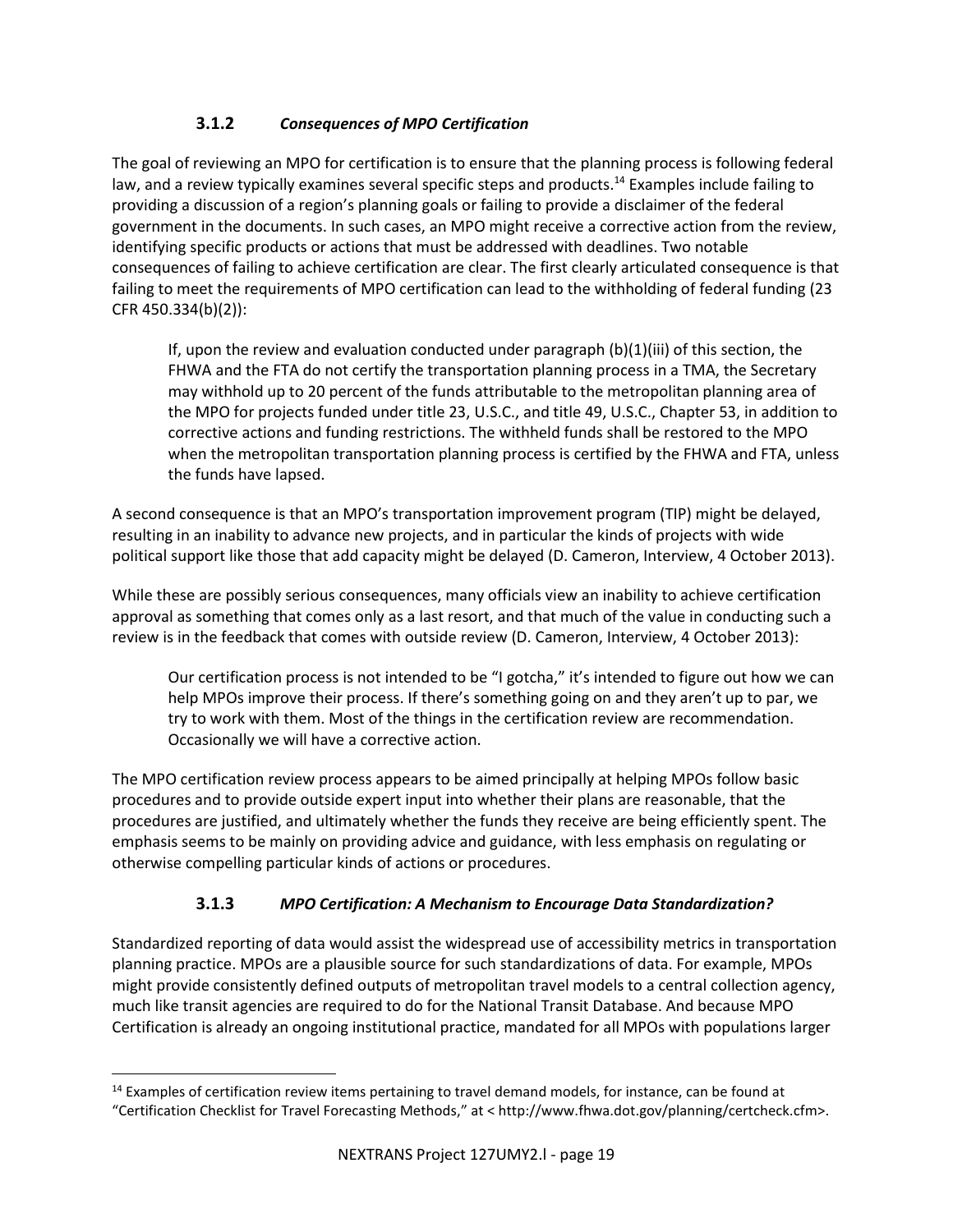than 200,000, folding the review of standardized data elements into the review would help accomplish the goal of introducing standardized data into current workflows at local and regional levels.

However, practitioners expressed some uncertainty about whether data standardization could feasibly be added to the certification review process. Because the review process does not currently require MPOs to submit data for review, adding data review would require significant changes, and it is not clear where in the process such a review could readily be accomplished (X. Liu, Interview, 14 August 2013). Furthermore, the existing review process is already perceived as highly time-intensive, often taking months to review MPO documentation and formulate recommendations (A. Pickard, Interview, 4 October 2013). Adding a review of data into this lengthy process would add substantial time and staff resources, and would likely be met with resistance by MPOs and the FHWA alike.

#### **3.1.4** *Travel Demand Modeling by MPOs*

Federal legislation requires that a Regional Transportation Plan be based on at least a 20-year forecast period for the MTP, so MPOs must be capable of estimating future travel demand over such a period (23 USC 134). While the procedures for developing such a model are not delineated in the law, many MPOs use a traditional four-step modeling process, which has been commonly used in one form or another for over 50 years.<sup>15</sup>

Legislation provides no mandate for developing new procedures. This allows for flexibility among MPOs to explore new techniques and innovations in modeling. Some MPOs are currently using or developing more sophisticated models, such as activity-based modeling. However, the lack of clear guidance also means that little oversight is provided of modeling techniques. Without established standards in place, assessing and monitoring models and data quality is more challenging.

While the federal government does not provide for specific requirements in modeling, it does offer volunteer guidance to MPOs in the form of programs like the Transportation Model Improvement Program (TMIP). The lack of specificity on the part of the federal government has also created an opportunity for researchers and consultants to develop standards and recommendations for travel demand modeling. For example, a National Cooperative Highway Research Program (NCHRP) report provides a useful summary and overview of various travel demand modeling approaches (National

 $\overline{\phantom{a}}$ <sup>15</sup> An example comes from the Southern California Association of Governments (SCAG), which uses the traditional four-step travel demand modeling approach. Travel demand modeling is considered integral to Regional Transportation Plans and Regional Transportation Improvement Plans, both of which are federally mandated planning documents. SCAG also refers to California State Senate Bill 375 as part of mandated efforts to reduce GHG emissions (LSA Associates, Inc., 2012, 1-2). SCAG employs a model called Simulator of Activities, Greenhouse Emissions, Networks, and Travel (SimAGENT), developed specifically for SCAG. One of the important aspects of this model is that it models greenhouse gas emissions, which are being targeted by California policies (Goulias et al., 2013, 3). The data used for SCAG models comes from a number of sources. Travel data primarily comes from a 2000 Household Travel Survey (LSA Associates, Inc., 2012, 3-3). Socioeconomic and other data comes from the Highway Network Inventory Program, Census/ACS, 2000 CTPP, InfoUSA, and land use and parcel databases. The model has been tested against actual trip data from HPMS, independent traffic counts, Freeway Performance Measurement System, etc. and has been found to be valid. Another example comes from the Atlanta Regional Commission (ARC) which, like SCAG, uses the traditional four-step modeling approach, but has also more recently supplemented this approach with an activity-based model. The ARC also cites transportation planning requirements (LRTP and TIP) as one of the primary mandates for travel demand modeling. For this region, though, the primary federal mandate is the EPA transportation conformity rule (40 CFR Parts 51 and 93), because many of the states in the Atlanta Region are NAAQS nonattainment areas (Atlanta Regional Commission, 2011, 4).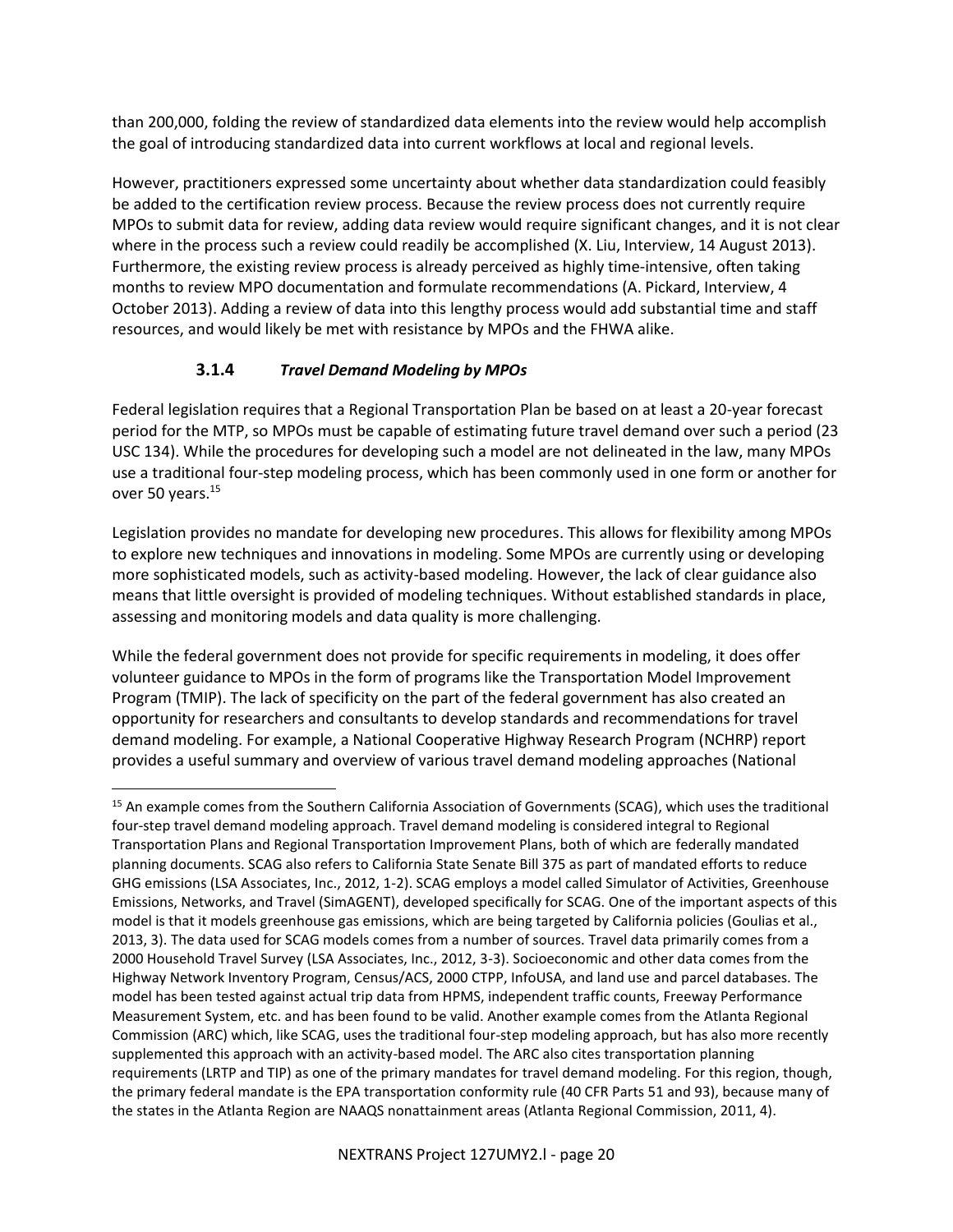Cooperative Highway Research Program, 2012). The report describes sources of data and steps for the modeling process. MPOs have resources available to help improve travel demand modeling, in the form of reports like the NCHRP report and voluntary participation in the TMIP for peer evaluation.

MPOs and their consultants who prepare models place high value on having the flexibility to create models that fit local contexts. One consultant expressed a sense that modeling procedures need to be flexible and responsive to the needs of the MPO in this way (R. Milam, Interview, 8 August 2013):

[When] you talk about most local planning, where most land use decisions occur, you need to make sure that the models are relevant to the scale, relevant to the type of questions being asked, and are sensitive to the context of the area.

But the high value placed on having the flexibility to be responsive to local needs does not necessarily mean that having some form of widely accepted common guidelines is also viewed as valuable, up to a point. One consultant suggests seeking a compromise that satisfies flexibility without undue rigidity of strict standards, while simultaneously offering some common guidelines (R. Picado, Interview, 2 August 2013):

I think it's always helpful to have guidelines. We are often asked if we have a document of guidelines … In terms of guidelines that explain what people should do, that would be helpful. To move to the level of a standard is very hard—you can't really implement something like that. When I think of a standard, there is a process for making sure that people are meeting the standard … Certainly in terms of guidelines, that would be helpful and there has been some activity in that direction, from TRB to have, at least, accessible information about travel survey data and methods.

Such skepticism of strict standards imposed from above was common among the practitioners interviewed for this study, with many expressing interest at some level of standardization, but to proceed with some caution about going so far that it undermines the capacity to meet local needs by removing the flexibility that local officials need to craft methods and data that meet their particular contexts.

# **3.1.5** *EPA Requirements for Travel Demand Modeling*

One of the most direct federal mandates for travel demand modeling comes from the U.S. Environmental Protection Agency (EPA) Conformity Rule, which requires states with areas that do not meet the National Ambient Air Quality Standards (NAAQS) under the Clean Air Acts and Amendments (CAAA) to maintain a State Implementation Plan (SIP) and monitor emissions (40 CFR Parts 51 and 93). For severe nonattainment areas, the Conformity Rule mandates network-based travel demand modeling. In these areas, HPMS VMT estimates are to be used (National Cooperative Highway Research Program, 2012, A-2). Other than these conditions, engaging in a modeling exercise is not strictly required, but because accurate estimates of emissions typically require travel speeds and volumes, travel demand models normally form the basis for meeting EPA conformity. The requirements for determining regional transportation-related emissions are described in federal law in some detail (40 CFR 93.122):

(1) By January 1, 1997, estimates of regional transportation-related emissions used to support conformity determinations must be made at a minimum using network-based travel models according to procedures and methods that are available and in practice and supported by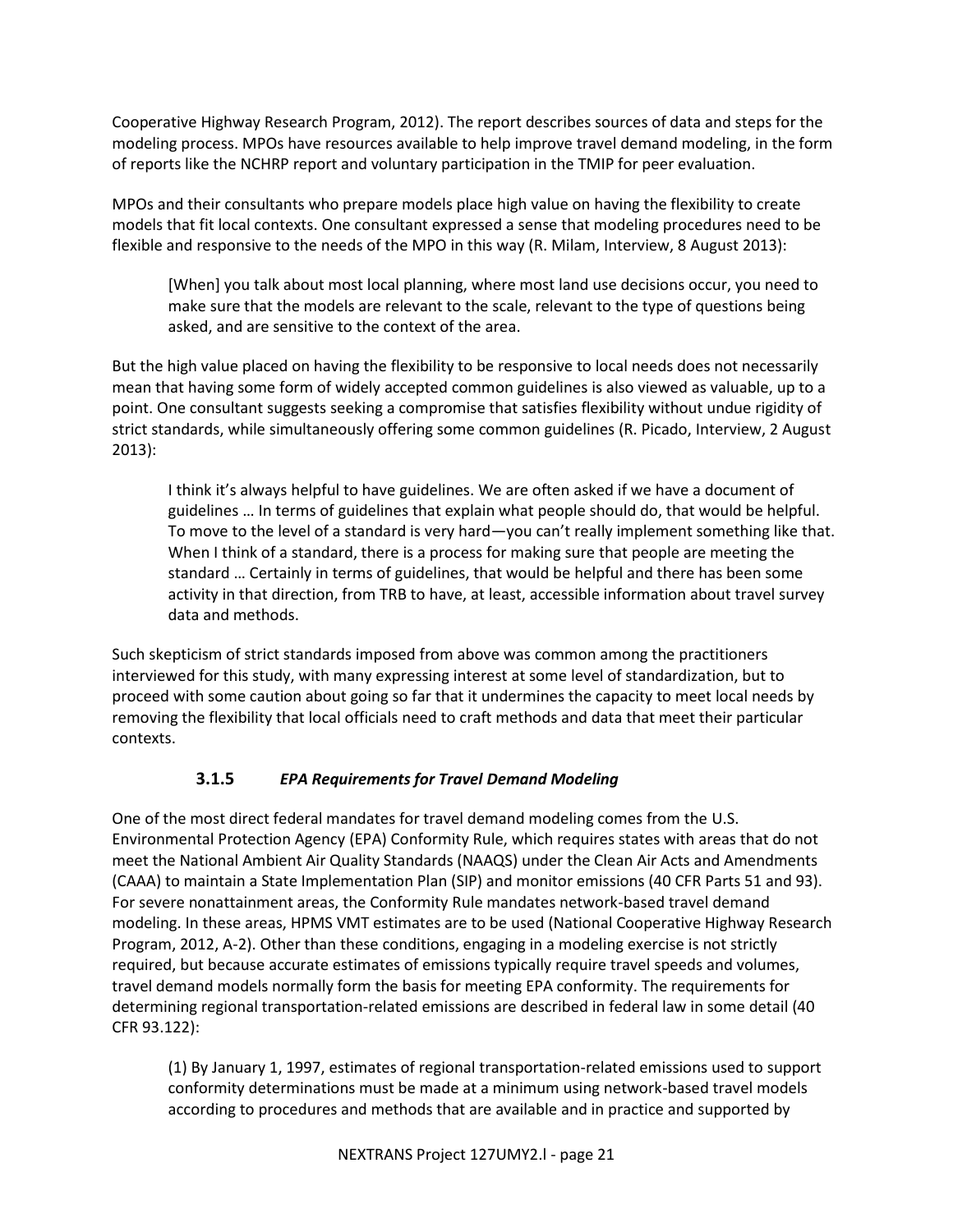current and available documentation. These procedures, methods, and practices are available from DOT and will be updated periodically. Agencies must discuss these modeling procedures and practices through the interagency consultation process, as required by §93.105(c)(1)(i). Network-based travel models must at a minimum satisfy the following requirements:

(i) Network-based travel models must be validated against observed counts (peak and off-peak, if possible) for a base year that is not more than 10 years prior to the date of the conformity determination. Model forecasts must be analyzed for reasonableness and compared to historical trends and other factors, and the results must be documented;

(ii) Land use, population, employment, and other network-based travel model assumptions must be documented and based on the best available information;

(iii) Scenarios of land development and use must be consistent with the future transportation system alternatives for which emissions are being estimated. The distribution of employment and residences for different transportation options must be reasonable;

(iv) A capacity-sensitive assignment methodology must be used, and emissions estimates must be based on a methodology which differentiates between peak and offpeak link volumes and speeds and uses speeds based on final assigned volumes;

(v) Zone-to-zone travel impedances used to distribute trips between origin and destination pairs must be in reasonable agreement with the travel times that are estimated from final assigned traffic volumes. Where use of transit currently is anticipated to be a significant factor in satisfying transportation demand, these times should also be used for modeling mode splits; and

(vi) Network-based travel models must be reasonably sensitive to changes in the time(s), cost(s), and other factors affecting travel choices.

(2) Reasonable methods in accordance with good practice must be used to estimate traffic speeds and delays in a manner that is sensitive to the estimated volume of travel on each roadway segment represented in the network-based travel model.

#### **3.1.6** *Federal Agency Requirements for Travel Demand Modeling*

MPOs are required by federal legislation to prepare long-range regional transportation plans and those plans must include "projected transportation demand of persons and goods in the metropolitan planning area over the period of the transportation plan" [23 CFR 450.322 (f)(1)]. The FHWA does not provide any specific requirements for carrying out travel demand modeling, but it does provide some technical assistance to MPOs has created a checklist for forecasting methods (National Cooperative Highway Research Program, 2012, A-3).

Like the FHWA, the FTA does not have specific travel demand modeling requirements, but does offer guidance to agencies seeking to do such modeling. This guidance imposes no standards but rather acknowledges that many approaches to modeling travel demand for transit are available and allows for a variety of methods in modeling (National Cooperative Highway Research Program, 2012, A-4).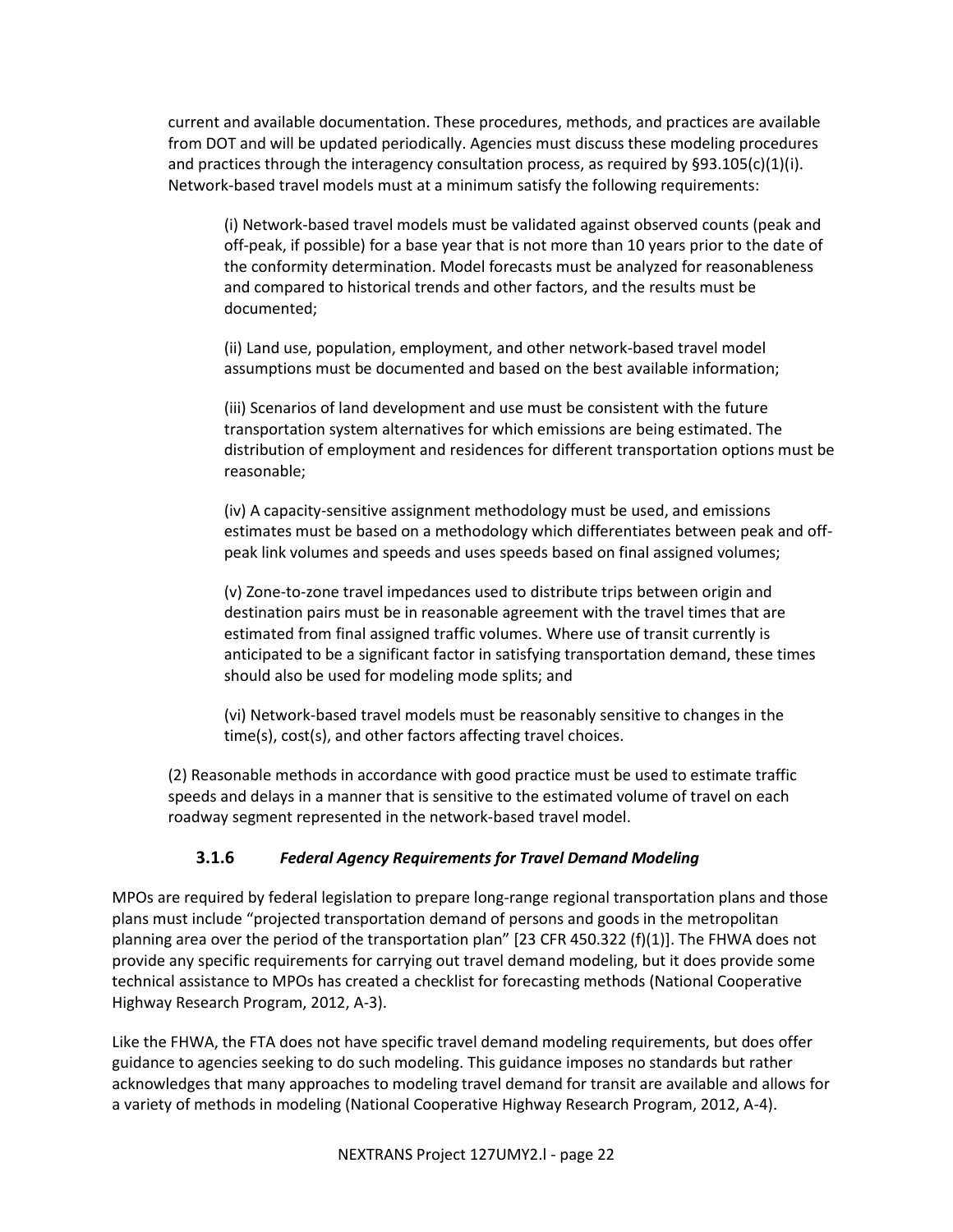#### **4 A Proposed Framework for Standardizing the Inputs to Accessibility Metrics**

Practitioners have expressed a desire for flexibility in the kinds of data they collect and report so that their work can best meet the needs of local conditions. National standards that impose strict limitations on data are viewed with some skepticism, yet the research and interviews here indicate that planners and modelers would welcome some level of guidance in the data they are responsible for collecting and maintaining. This section provides a proposed framework aimed at achieving consistency in commonly used data items from travel demand modeling that would also be beneficial for accessibility metrics.

The framework is built upon actual travel demand modeling data sets collected from 38 MPOs in 2007 and 2008 (Levine et al. 2011). A careful review of these data sets revealed a great deal of variation in the way that data elements are defined by MPOs. Even though inconsistencies in data definitions are widespread, they tend to represent fairly marginal differences from one agency to the next, suggesting that perhaps with slight modifications, a scheme might be designed that would not dramatically alter current practice for most MPOs even while allowing for consistency across agencies.

The framework divides travel demand modeling data into three main data types: Trip Type, Mode Choice Factors, and Mode. This section explains the proposed framework, and then discusses the results of interviews and focus groups with a range of practitioners who provided feedback on the proposed framework. The results indicate that most representatives of MPOs are interested in and open to the idea of moving toward some kind of a standardized data framework, in part because standardization would bring the benefits of allowing more peer-to-peer comparisons, along with substantially reduced efforts and updating the documentation of their data and models.

The comparison of current travel demand modeling data and the associated documentation across 38 MPOs was carried out with the aim of identifying elements that were consistent, inconsistent, and those with only slight variation. Nearly all the data were collected from similar underlying sources, such as household travel surveys, and economic and population data, yet the variables that ultimately were used in modeling by MPOs were typically defined and aggregated differently from one MPO to the next. The effect is that otherwise nearly identical data elements are rendered incomparable across MPOs.

# **4.1 Method of Devising the Framework**

Table 1 below provides an illustration of the kinds of inconsistencies found across the data collected from MPOs. In this example, two MPOs collect data on trip types, in this case traveling from home to a range of destinations: work, grocery store, social visit (e.g., visiting a friend's home), and a park. For the case of trips from home to work, both MPO 1 and MPO 2 aggregate all trips into a category that define as "home-based work." In practice, nearly all MPOs aggregate work trips in this way, to a category typically called "home-based work," with a high level of consistency across agencies for work trips. Collecting data on work trips has long been a central element in travel demand modeling and finding consistency in this particular category is not surprising.

Although MPOs tend to show consistency in how trips are aggregated for the destination of work, other destinations typically show much more variation in the way they are aggregated into categories. For example, Table 1 shows that MPO 1 aggregates all trips to a grocery store into a category called "homebased shopping." By contrast, MPO 2 mixes all trips to grocery stores with trips for social visits, with both of these destinations aggregated into a single category of trips called "home-based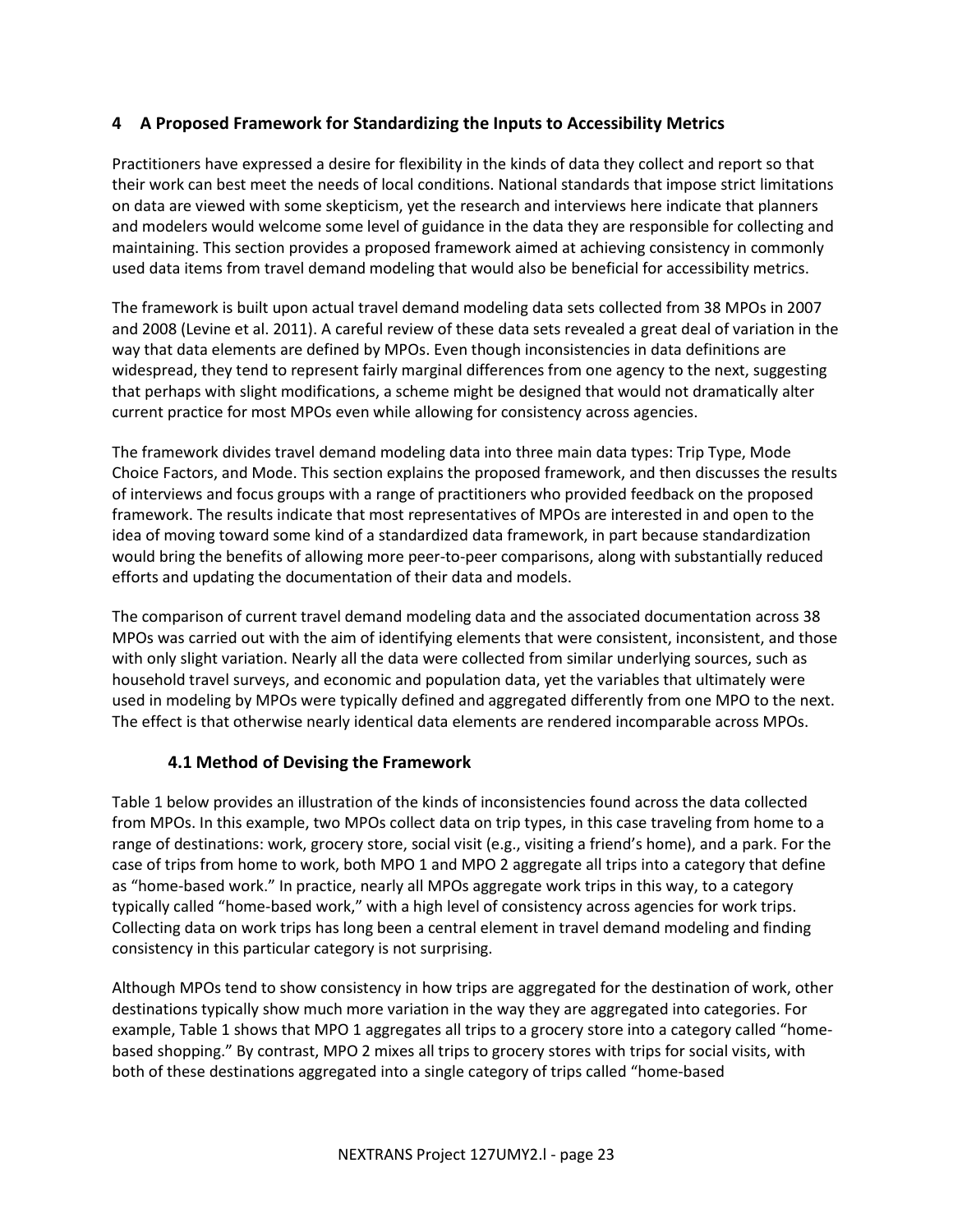social/recreation." So in this example, grocery store trips are available at a more disaggregate level for MPO 1 than for MPO 2.

Continuing with the example of Table 1, MPO 1 combines trips for social visits and parks into a single category called "Home-based social/recreation," while MPO 2 places trips to parks into a category called "Home-based other." In this case, trips from home to parks are available at a more disaggregate level for MPO 2 than for MPO 1.

| <b>Trip Destination</b><br>(from home) | MPO <sub>1</sub>             | MPO <sub>2</sub>               |  |
|----------------------------------------|------------------------------|--------------------------------|--|
| Work                                   | Home-based work              | Home-based work                |  |
| <b>Grocery Store</b>                   | Home-based shopping          | Home-based shopping/recreation |  |
| Social Visit                           |                              |                                |  |
| Park                                   | Home-based social/recreation | Home-based other               |  |

Table 1. Example of Inconsistencies in Definitions, Trip Type Categories, Two MPOs

The first step in developing a data framework for consistency across MPOs was to map out all the key data elements that were collected from 38 MPOs in a way that revealed inconsistencies like those illustrated in the table above.

The second step was to devise a nested, hierarchical arrangement of data elements. The goal of is this step is to categorize all data currently collected by MPOs in a mutually exclusive way. That is, any data collected by an MPO should ideally fit into one and only one category within the framework. The hierarchical arrangement of data elements proposed here was designed to eliminate (or at least in a few cases, minimize) common inconsistencies that we found across MPO definitions.

An example of how the data can be defined in a hierarchical arrangement is provided in Figure 1, which shows a three-level arrangement of several trip categories. The most aggregate level of data occurs at the top of the figure (with the boxes *Home-Based Work*, *Home-Based Shopping*, and so forth). Some, but not all, of the top-level categories offer more refined definitions, allowing for the possibility of disaggregating the data into the second or third level. Consider, for example, the case of *Home-Based Work* in the figure below. Nearly all MPOs define their data on trips from home to work at the most aggregate level, shown at the top. Some MPOs, particularly the largest ones, prefer to maintain more detail than offered by the first level, and they could choose to move to the more disaggregated level 2. At level 2, trips that proceed directly from home to work are assigned to the category *Direct* while trips with one or more stops occurring between home and work are assigned to *Strategic*. The trips in *Direct* and *Strategic* are subcategories of *Home-Based Work*, and their sum would equal the number of trips at the top level.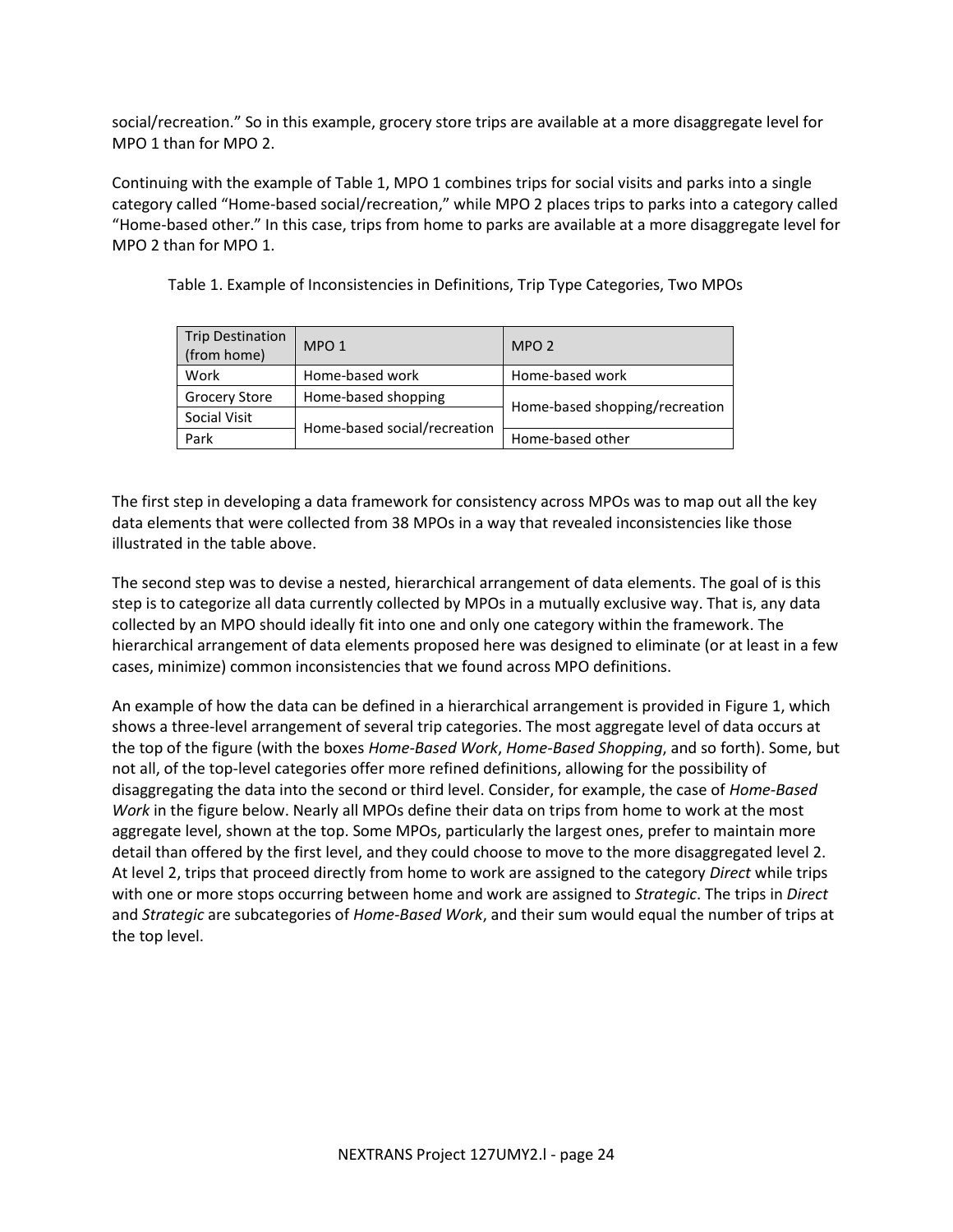

Figure 1. Example of Proposed Hierarchical Data Elements

The hierarchical arrangement provides flexibility for an agency, allowing for maintaining data at a level of detail that best suits local conditions. But to achieve the goal of consistency in data so that data can be meaningfully compared across agencies, all data must be assigned only to the elements that appear in the framework. If an MPO were to define their own category that does not appear in the framework, this would undermine the capacity for others to understand which data are collected and at which level of aggregation.

Notice that each tree in Figure 1 (e.g., *Home-Based Work*) is exclusive of the other trees (e.g., *Home-Based Other*), so an MPO has the flexibility to define data at different levels for different trees. The level of aggregation does not need to carry through across all the trees in the figure. For example, an MPO might maintain data for *Home-Based Work* at level 1, *Home-Based Shopping* at level 1, *Home-Based Other* at level 3, and *Non-Home Based* at level 2.

While an MPO has flexibility to decide which level of aggregation for any tree, the nested nature of the proposed framework requires that data be maintained at every element of a particular level. For example, an MPO that defines *Home-Based Other* at level 3 must include both *K-12* and *College* categories for all trips under the *School* category.

The framework illustrated here is intended to allow an MPO to retain the flexibility to define the level of detail that best fits local needs, but adhering to the definitions of the framework ensures that data are mutually exclusive and can be consistently compared across agencies. The proposed framework consists of three separate schemes: (1) Trip Type (purpose and locations of travel trips); (2) Mode Choice Factors (travel times and costs that influence which travel mode a traveler chooses for a trip); (3) Mode (the means of making a trip, such as by car, bus, walk, and so forth).

# **4.2 Trip Type Scheme**

A trip is travel from an origin to a destination by one person in any mode of transportation, and forms the most basic and universal measure of personal travel. Trips are typically categorized by the purpose of travel, such as traveling from home to work. Figure 2 represents the proposed hierarchical scheme for Trip Type, with descriptions summarized in Table 2.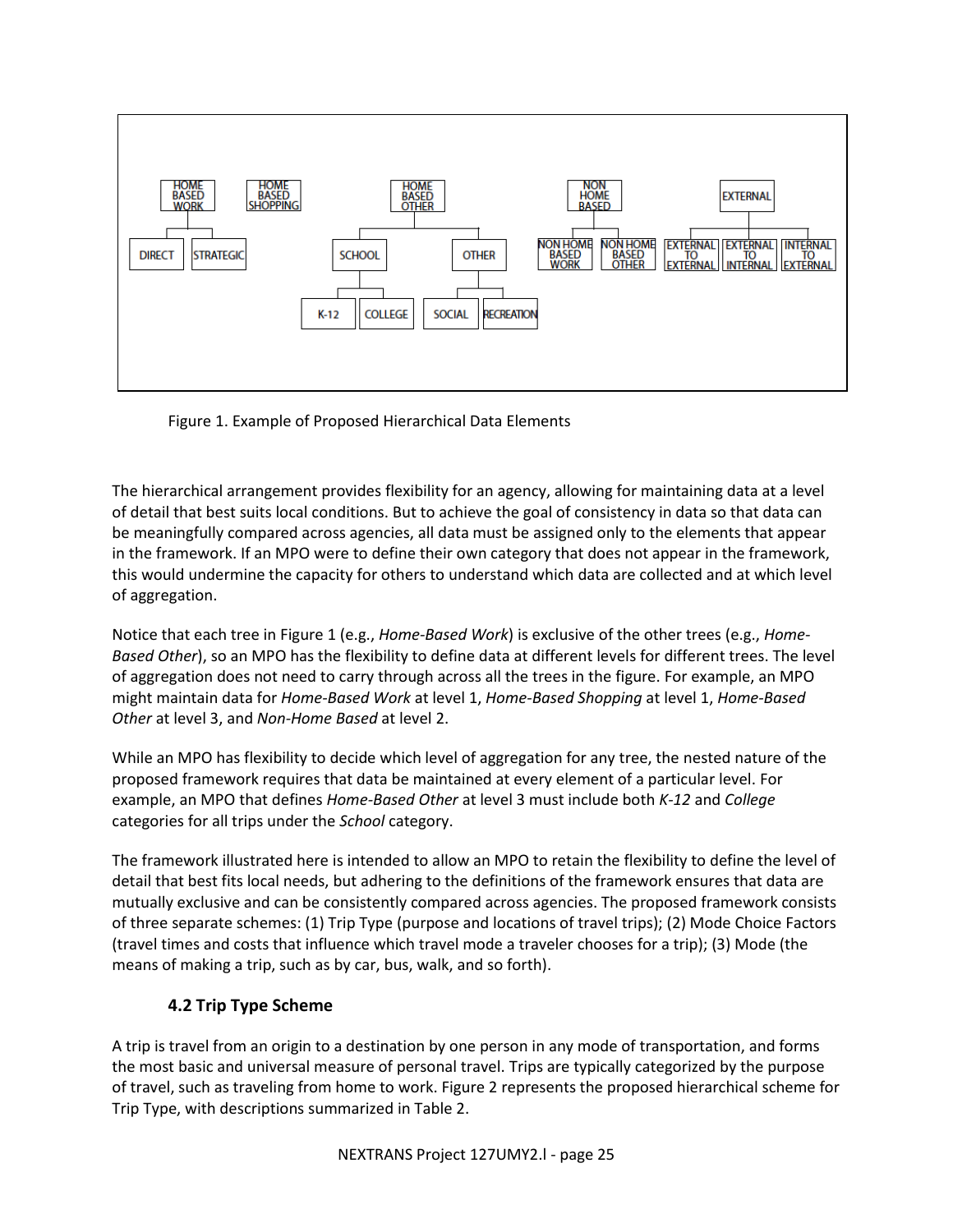

Figure 2. Proposed Scheme for Trip Type

| <b>Trip Type</b>    | <b>Abbreviation</b> | <b>Description</b>                                                                                                                                         |  |
|---------------------|---------------------|------------------------------------------------------------------------------------------------------------------------------------------------------------|--|
| Home Based Work     | <b>HBW</b>          | Trip originating from home and ending at work, regardless of any stops<br>made along the way.                                                              |  |
| Home Based Shopping | <b>HBS</b>          | Trip originating from home and ending to at destinations such as a<br>grocery or retail store to purchase commodities for use or consumption<br>elsewhere. |  |
| Home Based Other    | <b>HBO</b>          | Trip originating from home but not ending at work or shopping<br>destinations, including for reasons such as school, social, and recreation.               |  |
| Non Home Based      | <b>NHB</b>          | Trip originating from a location other than the home.                                                                                                      |  |
| External            | --                  | Trips originating and ending either internally or externally to a study<br>area.                                                                           |  |

Table 2. Trip Type Descriptions

# **4.3 Mode Choice Factors Scheme**

The second scheme is Mode Choice Factors, shown in Figure 3 below. These include the costs that influence which mode a traveler chooses when making a trip. These Mode Choice Factors are typically not well documented among the data and reports examined for this study. *In-Vehicle Travel Time* (IVTT) and *Out-of-Vehicle Travel Time* (OVTT) form the two main branches of this scheme, while a *Menu of Categorical Costs* covers a range of others data items such as fares and parking.

The first two trees are nested hierarchies in the fashion of the Trip Type scheme described above. Here, *IVTT* divides into auto and transit times, then descends to an auto, transit, and non-motorized level. Data collected for this study revealed that few MPOs collect non-motorized IVTT, so the proposed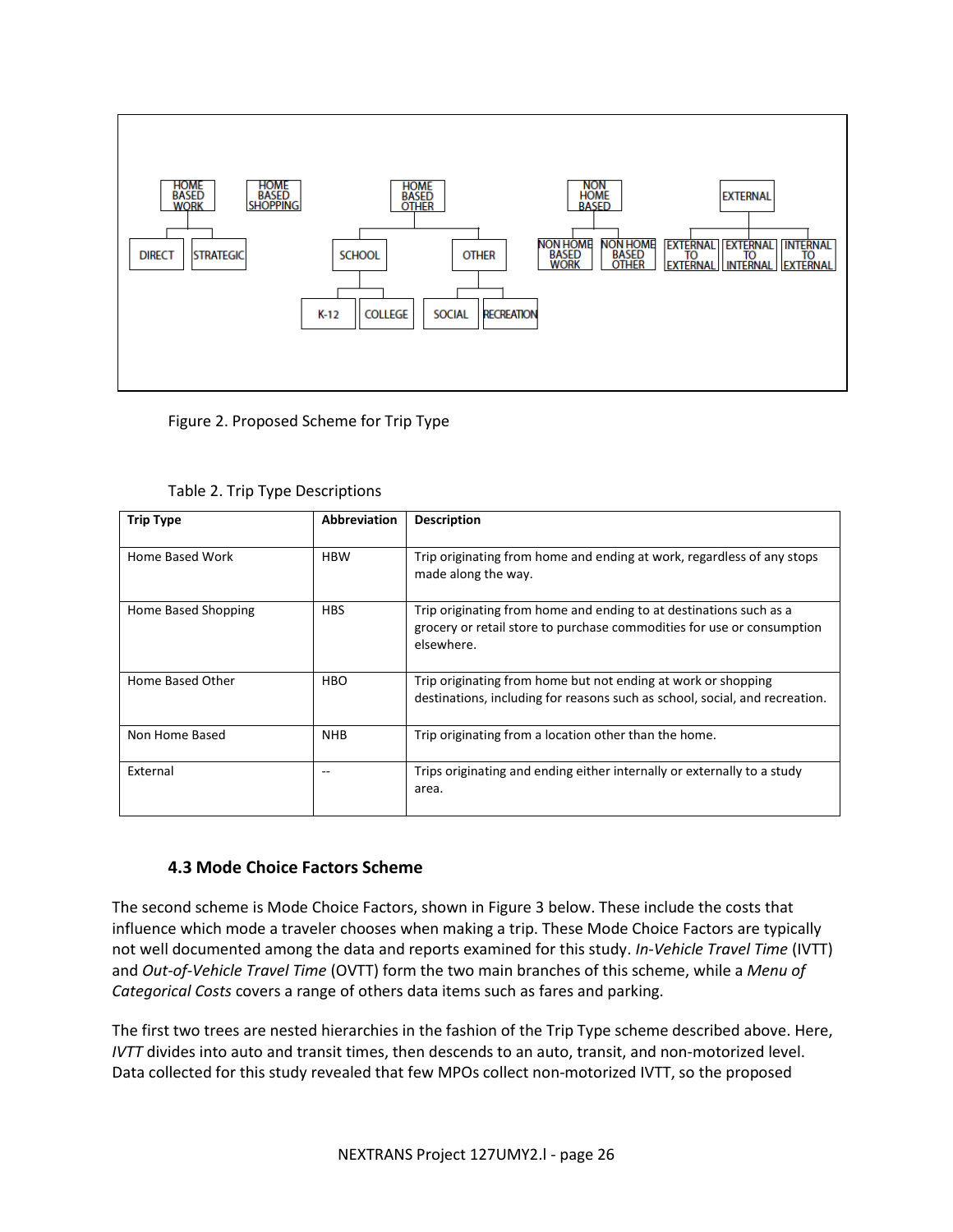scheme here demotes that item to a secondary level. *OVTT* divides into transit and non-motorized, with the former subdividing into various wait and walk times.

The *Menu of Categorical Costs* reflects factors that influence mode choice but which do not readily fit into a hierarchy of nested categories. Parking costs and transit fares, for instance, surely influence whether a traveler chooses to drive or take transit for a trip. But these factors cannot be nested under a single tree like the others. Under this proposed scheme, an agency would denote which, if any, of these data they collect and maintain.



Figure 3. Proposed Scheme for Mode Choice Factors

#### **4.4 Mode Scheme**

The third and final scheme is called Mode, shown in Figure 4 below, and includes vehicles used to reach a destination. *Auto* divides into the number of vehicle occupants, with most MPOs using some version of *Drive Alone* and *Shared Ride*. *Non-Motorized* includes bicycle and walking modes. *Motorized Other* refers to modes like paratransit and taxi that do not fit into transit categories, and are presented as a menu of non-hierarchical data categories, mainly because these data were rarely found in the data inspected for this project. For example, the Chicago Metropolitan Agency for Planning (CMAP 2006) reports taxi as a mode but no other MPO in the data set includes this as a mode. The category *Shared Ride* may potentially become more important data to collect for agencies as the popularity of such services as Uber and Lyft increases.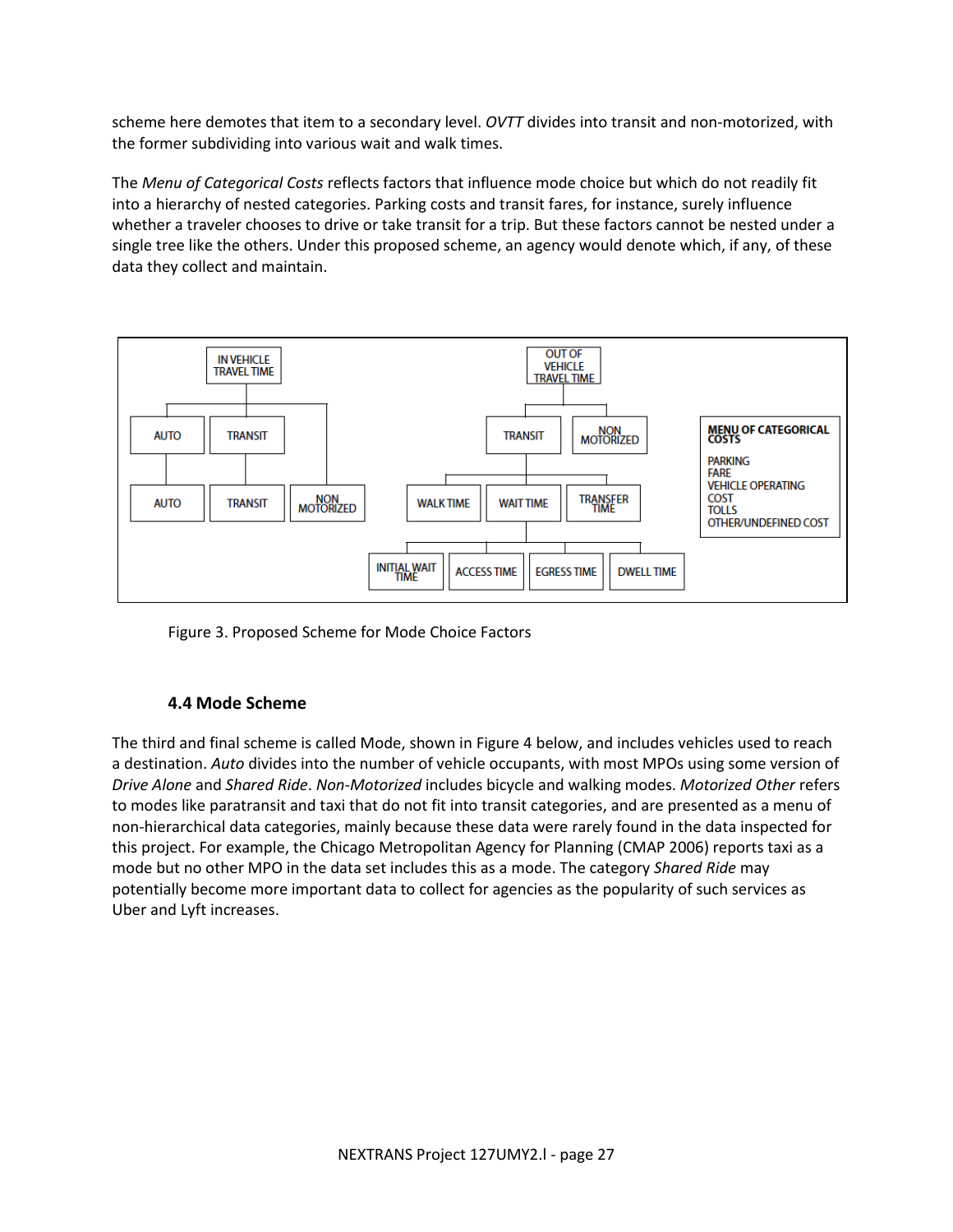

Figure 4. Proposed Scheme for Mode

# **4.5 Case Studies: Comparing the Proposed Framework to Current Data at Regional Agencies**

We tested the proposed framework by comparing its elements to data and documentation that we collected from five MPOs, including the Atlanta Regional Commission (ARC), the Chicago Metropolitan Agency for Planning (CMAP), the Portland Metropolitan Service District (Metro), the Puget Sound Regional Council (PSRC), and the Southern California Association of Governments (SCAG).

For each of the schemes (Trip Type, Mode Choice Factors, and Mode) and for each of the five MPOs, we created charts to indicate the degree of agreement between our proposed framework and the actual data used by MPOs, based principally on our reading and interpretation of data documentation. We created these charts to be shared with MPOs as part of our effort to gather feedback on our proposal. Figure 5 illustrates the approach to showing four kinds of consistency between the proposed framework and actual data, using the Mode Choice scheme as an illustration:

- Green indicates a data item where the proposed framework and actual MPO data match.
- Yellow indicates a data item that we expected to find but could not locate within MPO data documentation, and for which we were unsure whether it was actually used by an MPO. For example, in the figure below, it is conceivable that out-of-vehicle travel time might be collected for Non-motorized modes (shown in yellow in the figure) at the same hierarchical level as the other modes of transit and auto.
- Red indicates areas of inconsistency. The most common type of inconsistency is the case where a particular MPO uses a data item that is not typically used by most other MPOs and therefore was not included in our framework. The figure below shows the example where two data items (Auto, Walk Time) were not common among other MPOs and do not appear in our proposed scheme (as shown at Figure 3).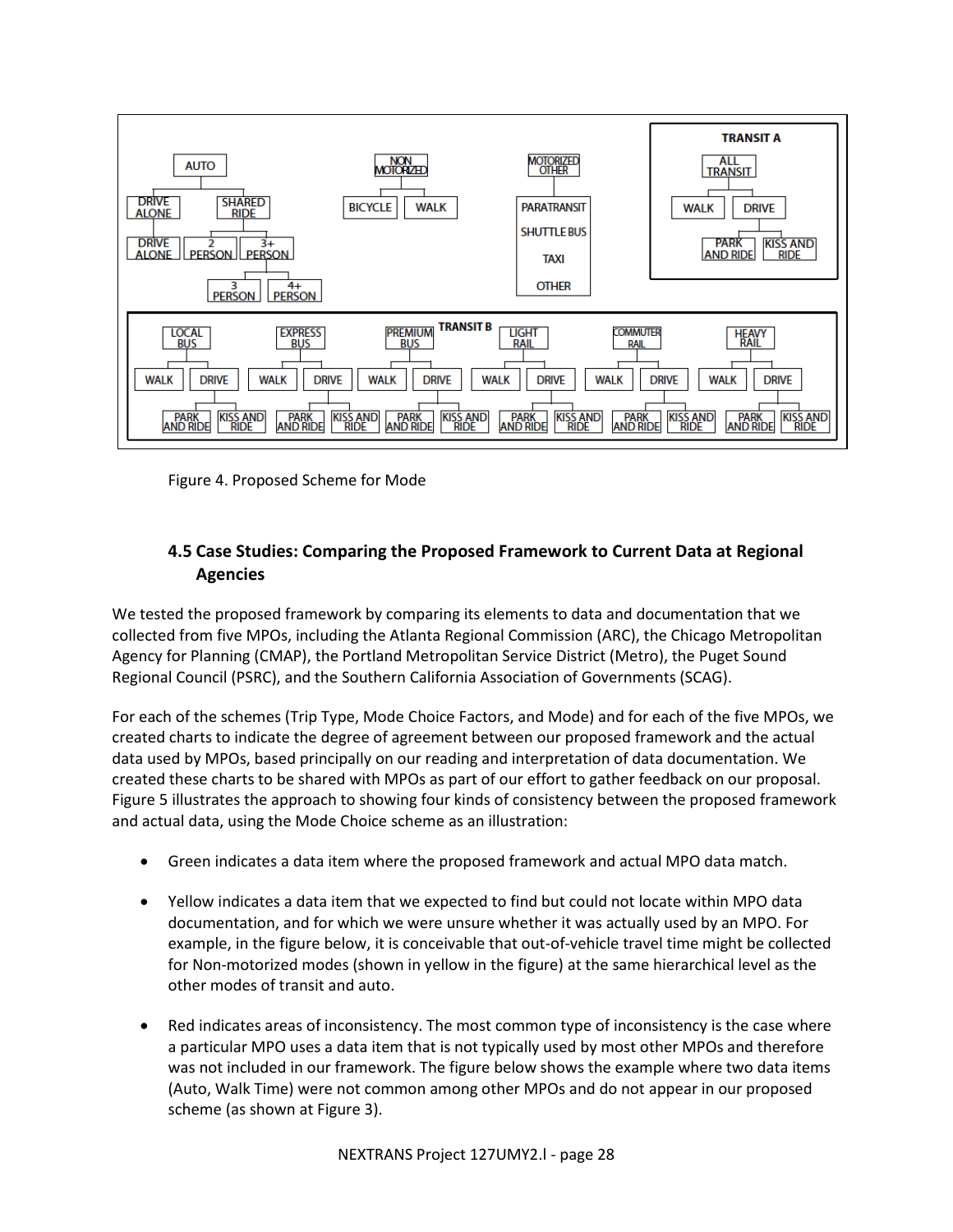Grey indicates a data item that we included in our proposed framework but is not used by the MPO. Whereas yellow represents items for which we were unsure, grey represents items for which we were reasonably certain were not used by MPOs, based on our reading of data and accompanying documentation.





#### **4.6 Responses to the Proposed Framework from Experts in Practice**

A goal of this research is to determine whether eventually assembling a reliable and trustworthy data set for evaluating accessibility performance might be feasible, and whether it might be done while minimizing the burden on respondents and without suppressing the creativity and distinctiveness of current practice at the local and regional level. We seek to identify the minimum set of data and methods that would need to be standardized, and to determine how the data might be collected readily under current work flows at local and regional levels. This section reports on the results of interviews with experts from six regional planning agencies. The experts participated by responding to questions about the framework proposed here, and they offered suggestions for modifying the proposed approach to a standardized data scheme.

The experts from six regional planning agencies are listed in Table 3. All interviews except one were conducted in person, and the interviews were structured as follows: A slide presentation was used to explain the goals of the research project, to demonstrate the kinds of inconsistencies that we had found in collecting data from a range of agencies, and to present our proposed framework as a possible means of resolving the inconsistencies. Copies of the slides and summaries were provided prior to the presentation to help guide the discussion. Following the presentation, interviewers guided in-depth discussions to determine how current practice at each agency compares with the proposed framework, and to elicit feedback on how the framework could be improved.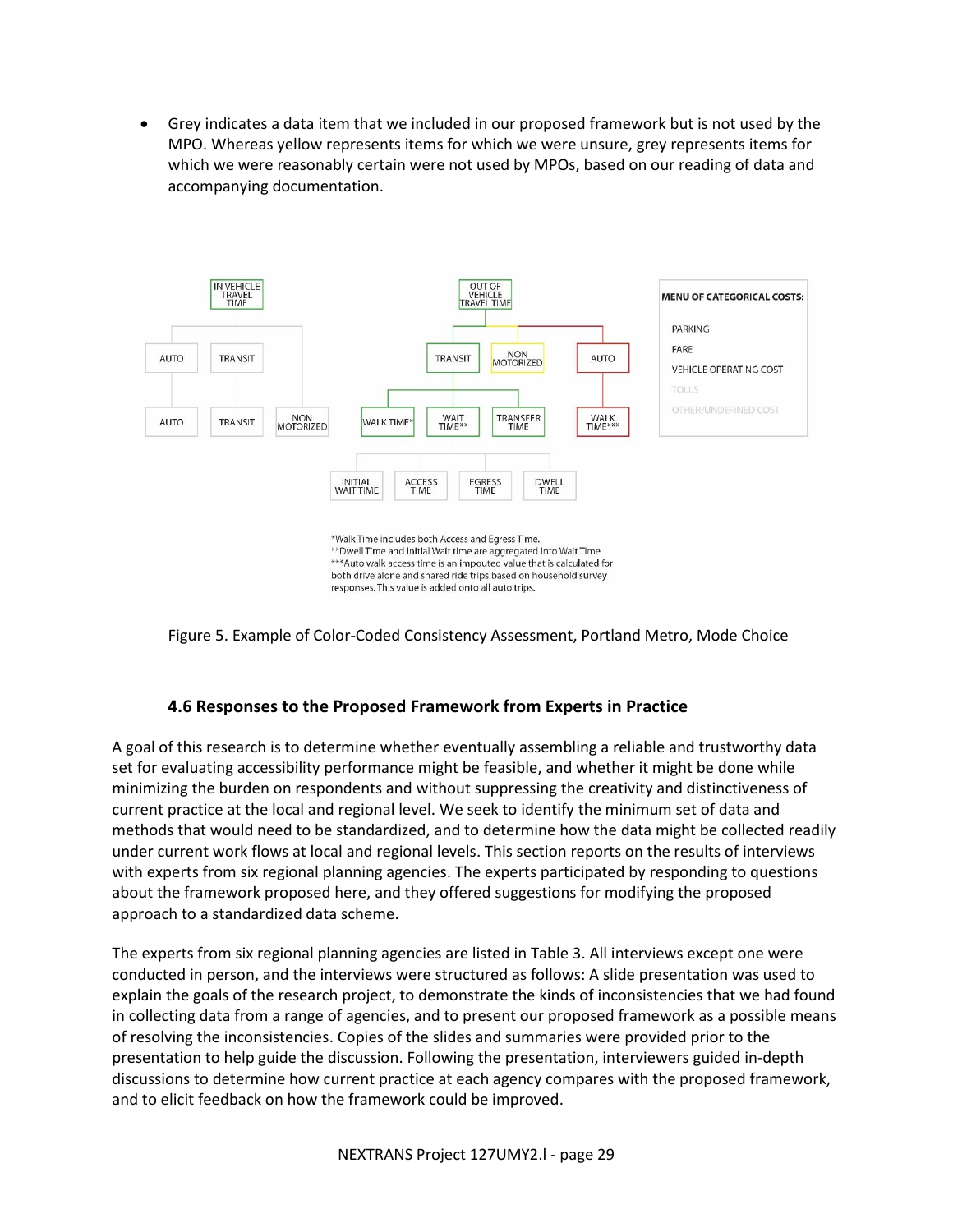| Agency                                                   | Respondent                                                          | Date                    |
|----------------------------------------------------------|---------------------------------------------------------------------|-------------------------|
| Atlanta Regional Commission (ARC)                        | Guy Rousseau                                                        | April 25, 2014          |
| Chicago Metropolitan Agency for Planning<br>(CMAP)       | <b>Kermit Wies</b>                                                  | April 4, 2014           |
| Portland Metropolitan Service District<br>(Metro)        | Peter Bosa, Chris Myers                                             | June 10, 2014           |
| Puget Sound Regional Council (PSRC)                      | Suzanne Childress, Billy Charlton, Stefan<br>Coe, and Chris Johnson | June 12, 2014           |
| Southeast Michigan Council of<br>Governments (SEMCOG)    | Xuan Liu                                                            | August 14, 2013         |
| Southern California Association of<br>Governments (SCAG) | Hsi-Hwa Hu                                                          | April 29, 2014 (remote) |

Table 3. Respondents by Agency and Date of Interview

Notes: Xuan Liu was interviewed at an early stage to guide development of the framework. His-Hwa Hu was interviewed remotely through a screen-sharing web conference.

#### **4.6.1** *Assessing the Feasibility of the Proposed Framework*

To evaluate whether the framework we are proposing is feasible from the perspective of practicing experts, we first inquired about the inconsistencies that we observed between the framework and the data documentation that we studied for each MPO. We were particularly interested in learning whether the inconsistencies that we observed were substantial enough to undermine the viability of the framework. On the whole, the interviews confirmed that our approach showed promise without major shortcomings. A respondent offered two main factors that explain the inconsistencies between the proposed framework and MPO documentation (K. Wies, CMAP). First, data documentation is typically not presented in comprehensive detail. Many of the data items that we did not find in CMAP documentation are actually collected and used by the agency, even though they do not appear in the documentation. He suggested that some documentation might be written not with data users as the intended audience but rather as a record for demonstrating compliance with regulations. Our interviews with several other MPOs substantiated the suggestion that data documentation does not always reliably cover all the data items actually collected and used by an agency. To illustrate, we found no documentation from SCAG on several mode choice data items such as in-vehicle travel time and out-ofvehicle travel time. Another respondent suggested that these data items are collected but that they are not included in the data documentation (H. Hu, SCAG). Reasons for not including the definitions of such items in the documentation include the fact that they are a relatively inconsequential level of detail that few people require, or because the data originate from lower levels of government such as a county.

The second main factor that explains inconsistencies is that these data are intended to serve needs that may well differ from one region to another, and data should be expected to differ to the extent that they reflect these varying needs (K. Wies, CMAP). For instance, we would expect Florida to have an interest in collecting data on the travel behavior of tourists and older people to an extent probably not required in Chicago.

The proposed framework seeks to partly address the need for meeting local conditions through the hierarchical arrangement of the schemes, recognizing that standardizing data like these would be best accomplished if it allows for the flexibility to collect data for the particular conditions of a metropolitan or local jurisdiction.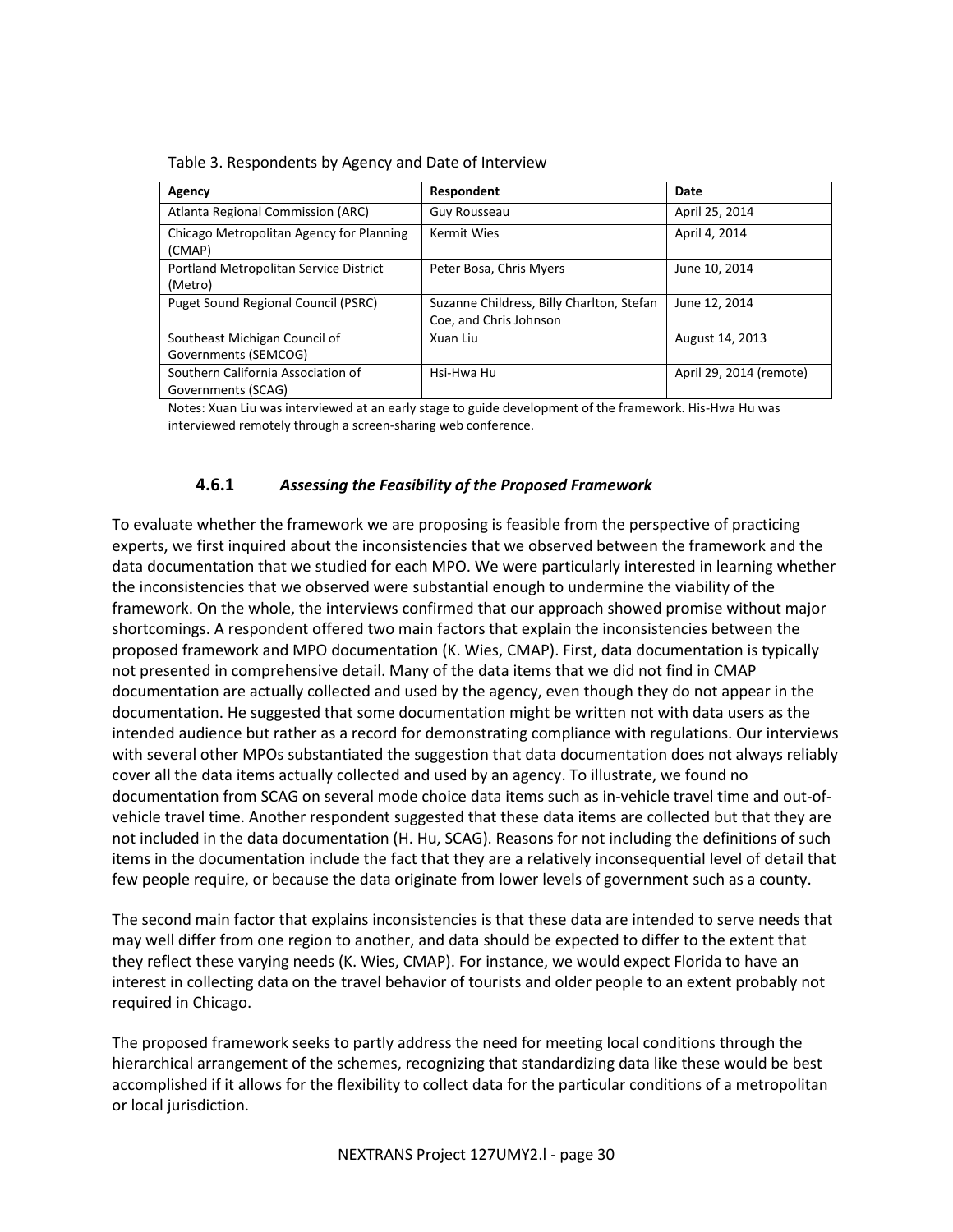#### **4.6.2** *Benefits of the Proposed Framework*

Interview respondents pointed out a wide range of potential benefits that they perceived from the proposed framework.

**Advancing Current Standardization Efforts**: Several respondents indicated that through their professional contacts they were aware of other efforts already underway to bring some level of standardization to common data, and the respondents suggested that the framework proposed here was consistent with those other efforts (Childress of PSRC; Hu of SCAG; Rousseau of ARC; Wies of CMAP). Examples of other efforts that the framework might support is the work of Travel Forecasting Resource, an online open-source encyclopedia of travel demand modeling, and the Transportation Research Board's (TRB) Transportation Demand Forecasting Committee and related sub-committees.<sup>16</sup>

**Encouraging Collaboration among Agencies**: Respondents indicated that the FHWA and FTA are encouraging more collaboration among MPOs. For example, Bosa and Myers from Portland's Metro cited the Oregon Metropolitan Planning Organization Consortium (OMPOC), which seeks to encourage collaboration between MPOs in Oregon and the Oregon Modeling Steering Committee, which oversees the Oregon Modeling Improvement Program, as efforts that would likely welcome a method for making data consistent and comparable across agencies. Several respondents indicated that the framework proposed here could help MPOs better understand one another by providing a conceptual common ground (Rousseau of ARC; Wies of CMAP).

**Sharing Data and Resources among Agencies**: A respondent suggested that MPOs are interested in sharing data and noted that they have been working with other MPOs to develop Open Model Data, an open-source data format that allows for sharing data between MPOs, regardless of any proprietary software used by an MPO (S. Childress, PSRC). Similarly, another respondent raised the issue of advancing the possibility that certain model parameters might be transferable between MPO model platforms (G. Rousseau, ARC. He indicated that ARC, the San Diego Association of Governments (SANDAG), and San Francisco's Metropolitan Transportation Commission (MTC) pool funds together to develop a common platform for travel demand modeling. The effort has been successful, but he suggested that ensuring that the data across agencies were consistent and comparable would elevate the effort.<sup>17</sup>

**Fostering Peer Analysis**: The proposed framework offers potential for more readily carrying out peer analysis, to assist MPOs in learning how other similarly situated MPOs are performing on a range of metrics. As one respondent pointed out, the ability to quickly pull data from other MPOs could assist in supporting staff recommendations by providing evidence from other MPOs (P. Bosa, Metro). Furthermore, it would allow MPOs to share best practices more easily through a platform for critiquing and learning from one another.

**Increasing Efficiency of Workflow Operations**: Several respondents indicated that the proposed framework has potential to reduce workloads by increasing the efficiency in time and labor of current activities. First, a Portland respondent noted that they commonly receive requests for data, sometimes several times a month (P. Bosa, Metro). He indicated that if the framework could enable a standardized data repository, perhaps as a secured online resource, with a structure that could be understood from users both inside and outside of the agency, then Portland's Metro could simply direct such external

l

<sup>&</sup>lt;sup>16</sup> Travel Forecasting Resource can be found at: < http://www.tfresource.org >.

<sup>&</sup>lt;sup>17</sup> For more information about the ongoing pooled funding effort, refer to <<https://udst.github.io/activitysim/> >.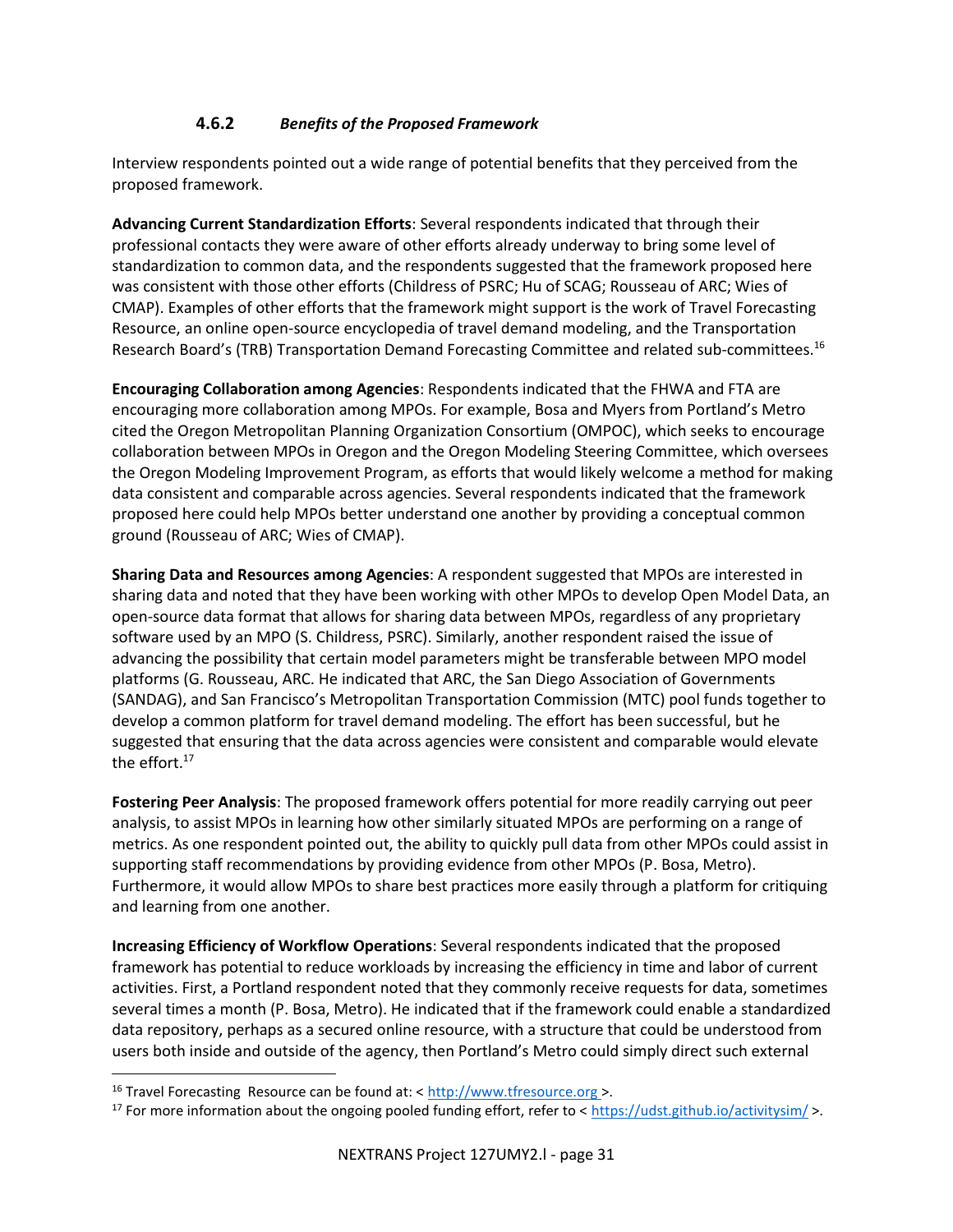requests for data through a web link, reducing the need to collect and package the data to send to an outside client. Second, a common benefit cited by several respondents is the possibility to reduce the burden of keeping data documentation up to date, an activity that is costly in both time and effort (K. Wies, CMAP), and for which little guidance currently exists (P. Bosa, Metro).

#### **4.6.3** *Concerns about the Proposed Framework*

Although the interviews revealed a wide range of benefits of the proposed framework, two particularly notable concerns emerged. The first is in regard to the ability to implement such a change. A respondent noted that to implement a change such as the framework proposed here would likely require support from the federal government (Wies, CMAP). He explained that if the federal government were to mandate the proposed framework, it is possible that it could be implemented in less than a year. He further noted that if it were a mandate backed by additional funding, the private sector would likely respond to the incentive to work collaboratively with MPOs in fostering the change. But without the backing of a federal mandate, he noted that it could take 10 to 15 years of hard work to gain widespread support for such a change. Despite the importance of gaining federal support, he noted that federal mandates might also be met with resistance. For example, MPO staff and leadership might understandably have concerns that such a mandate might be repealed or defunded in the next election cycle, and therefore hesitate to adopt the mandate in a timely manner. A second concern raised by two other respondents noted that programmers at private consulting firms may resist efforts to standardize the data inputs for fear that it would alter existing travel demand models, and that any standardization scheme would be more likely to succeed if we can show that the models themselves would not require adapting to the data framework (P. Bosa and C. Myers, Metro).

#### **5 Conclusion**

If moving accessibility to a more central position in transportation policy is to proceed, then the diffusion of accessibility metrics in transportation planning practice will be greatly assisted by the standardization and standardized reporting of data. MPOs, for example, might provide consistently defined outputs of metropolitan travel models to a central collection agency, much like transit agencies are required to do for the National Transit Database. The data framework proposed here is intended to demonstrate how a standardized set of data generated by regional agencies might be collected in a repository to facilitate consistent and dependable accessibility-based analysis among places and through time.

To successfully make the case for eventually implementing standardized metrics for accessibility, next steps will likely require coordination with federal agencies such as the Federal Highway Administration and the Federal Transit Administration, and perhaps to consider incentives for modifying procedures for data collection and publication at federal and regional levels. Metropolitan Planning Organizations and local governments may be capable of adjusting their data collection procedures in ways that allow for consistent definitions across the industry, so that accessibility and other modeling outputs can be meaningfully compared among peers and performance can be tracked through time. Scholars and public policy analysts, through their research, will be better positioned to track progress in accessibility over time and across regions, and to discover new approaches to policy making that enhances accessibility.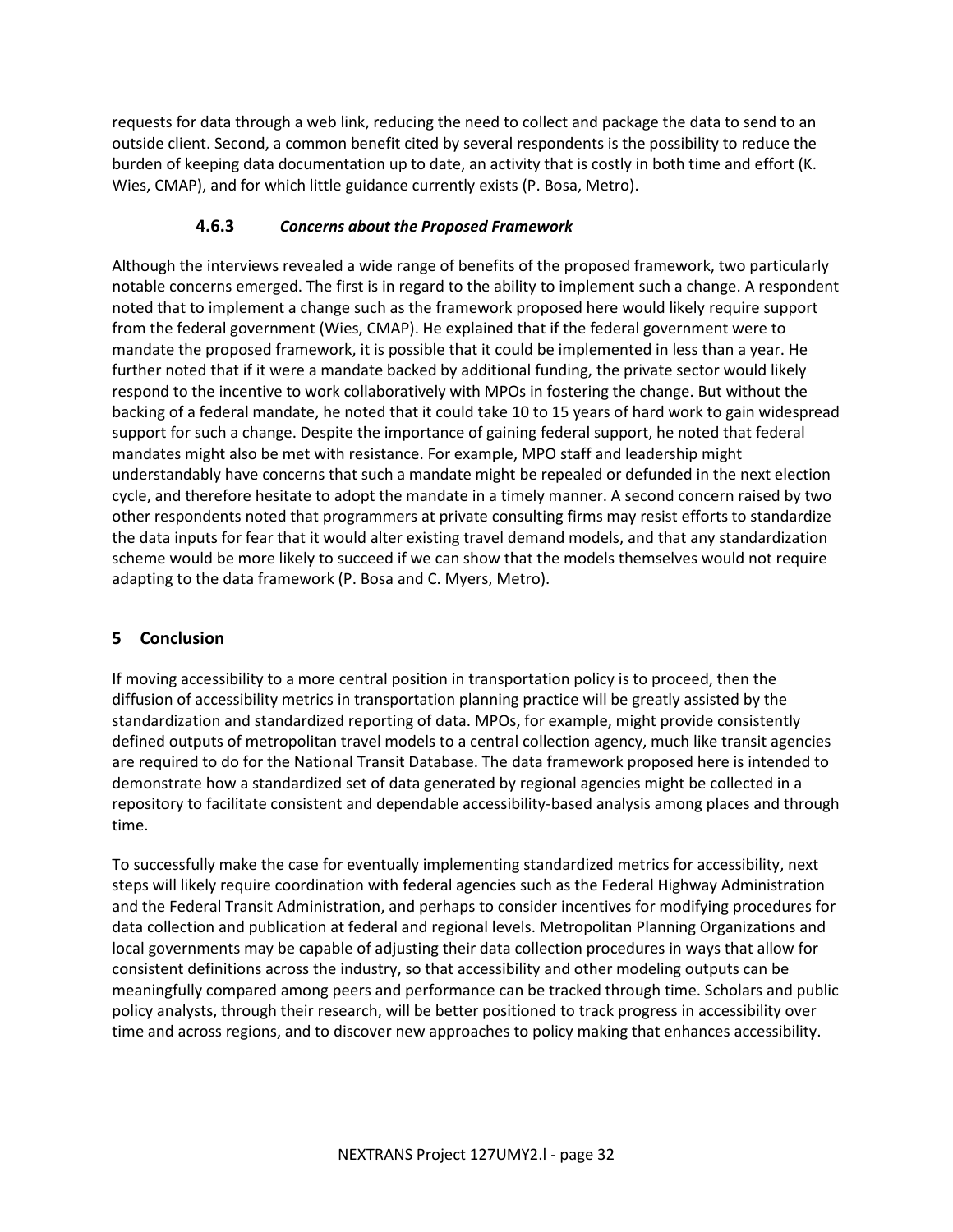#### **References**

- Adams, H. C. (1895). Report on transportation business in the United States at the 11th Census: 1890. Washington, DC: US Government Printing Office.
- American Public Transportation Association. (2013a). 2013 Public Transportation Fact Book (64<sup>th</sup> ed.). Washington, DC: Author.
- American Public Transportation Association. (2013b). 2013 Public Transportation Fact Book (64<sup>th</sup> ed.), Appendix A: Historical tables. Washington, DC: Author.
- American Transit Association. (1944). 1944 Transit Fact Book. New York, NY: Author.
- Arthur Andersen & Company. (1973). Project FARE task IV report: Urban mass transportation industry financial and operating data reporting system. Washington, DC: Author.
- Atlanta Regional Commission. (2011). Travel forecasting model set for the Atlanta region 2010 documentation. Atlanta, GA: Author.
- Atlanta Regional Commission. (2013). Travel Demand Model [Website]. Retrieved 26 June 2013 from http://www.atlantaregional.com/transportation/travel-demand-model
- Chicago Metropolitan Agency for Planning (CMAP). (2006). Transportation conformity analysis for the PM2.5 and 8-hour ozone National Ambient Air Quality Standards. Chicago, IL: Chicago Area Transportation Study.
- Ewing, Reid. (1995). Measuring Transportation Performance. *Transportation Quarterly, 49*(1), 91-104.
- Federal Transit Administration. (2013a). 2013 Urban Module Reporting Manual. Washington, DC: US Department of Transportation.
- Federal Transit Administration. (2013b). Monthly Ridership Reporting Manual. Washington, DC: US Department of Transportation.
- Frank, P. (2010). Chicago regional household travel inventory: Mode choice and trip purpose for 2008 and 1990 surveys. Chicago, IL: Chicago Metropolitan Agency for Planning.
- Goetz, A. R., Dempsey, P. S., & Larson, C. (2002). Metropolitan planning organizations: Findings and recommendations for improving transportation planning. *Publius, 32*(1), pp. 87-105.
- Goulias, K., Bhat, C., Pendyala, R., Chen, Y., Paleti, R. Konduri, K., Yoon, S. Y., & Tang, D. (2013). Simulator of Activities, Greenhouse Emissions, Networks, and Travel (SimAGENT) in Southern California. Report prepared for the Southern California Association of Governments. Santa Barbara, CA: University of California Santa Barbara GeoTrans Library.
- Grengs, Joe, Jonathan Levine, Qing Shen, Qingyun Shen. (2010). Intermetropolitan Comparison of Transportation Accessibility: Sorting Out Mobility and Proximity in San Francisco and Washington, DC. *Journal of Planning Education and Research, 29*(4), 427-443.
- Handy, Susan. (2008). Regional transportation planning in the US: An examination of changes in technical aspects of the planning process in response to changing goals. *Transport Policy*, 15(2), 113-126.
- Hartgen, David T., and Lance A. Neumann. (2002). Performance (A TQ Point/Counterpoint Exchange). *Transportation Quarterly, 56*(1), 5-19.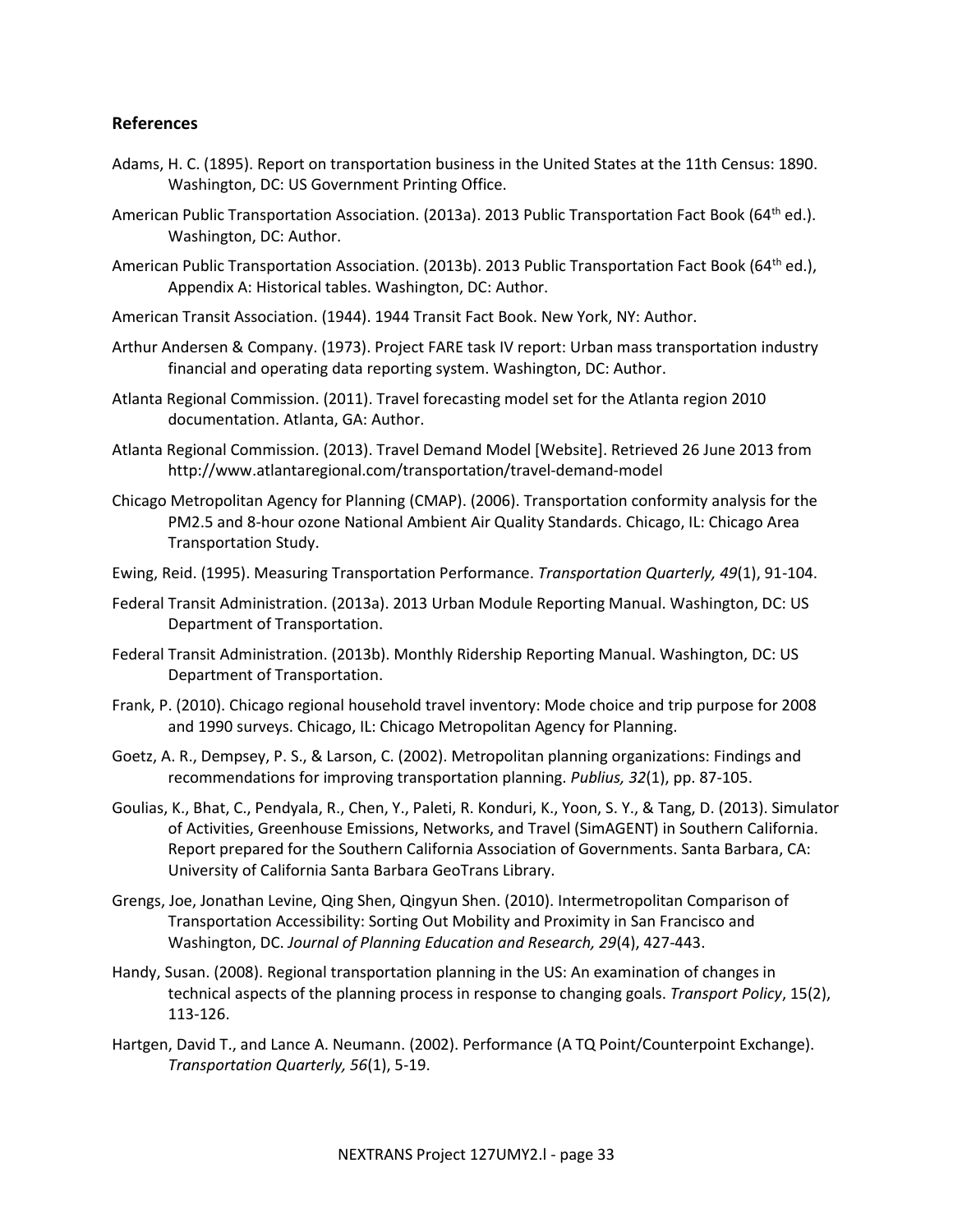- Hansen, Walter G. (1959). How Accessibility Shapes Land Use. *Journal of the American Institute of Planners, XXV*(2), 73-76.
- Levine, Jonathan, Joe Grengs, Qingyun Shen, Qing Shen. (2011). *Metropolitan Accessibility and Transportation Sustainability: Comparative Indicators for Policy Reform*. Ann Arbor, MI.
- Levine, Jonathan, Joe Grengs, Qingyun Shen, Qing Shen. (2012). Does Accessibility Require Density or Speed? A Comparison of Fast Versus Close in Getting Where You Want to Go in U.S. Metropolitan Regions. *Journal of the American Planning Association, 78*(2), 157-172.
- LSA Associates, Inc. (2012). SCAG 2008 regional travel demand model and 2008 model validation. Los Angeles, CA: Southern California Association of Governments.
- National Cooperative Highway Research Program. (2012). NCHRP Report 716: Travel demand forecasting: Parameters and techniques. Washington, DC: Transportation Research Board
- National Transit Database. (2013a). History of the NTD and transit in the US [Website]. Retrieved 6 December 2013 from http://www.ntdprogram.gov/ntdprogram/ntd.htm
- National Transit Database. (2013b). NTD Data [Website]. Retrieved 17 November 2013 from http://www.ntdprogram.gov/ntdprogram/data.htm
- Office of Highway Policy Information. (2003). Overview of HPMS for FHWA Field Offices April 2003 [Website]. Retrieved 17 November 2013 from http://www.fhwa.dot.gov/policyinformation/hpms/hpmsprimer.cfm
- Office of Highway Policy Information. (2008). HPMS Reassessment 2010+. Washington, DC: US Department of Transportation.
- Office of Highway Policy Information. (2013). Highway Performance Monitoring System: Field manual. Washington, DC: US Department of Transportation.
- Office of Highway Policy Information. (n.d.a). Non-federal applications of the Highway Performance Monitoring System [Website]. Retrieved 10 May 2013 at http://www.fhwa.dot.gov/policyinformation/hpms/nahpms.cfm
- Office of Highway Policy Information. (n.d.b). Highway statistics series. Retrieved 10 January 2014 at http://www.fhwa.dot.gov/policyinformation/quickfinddata/qfroad.cfm
- Olson, B. (2000). The Transportation Equity Act for the 21st Century: The failure of metropolitan planning organizations to reform federal transportation policy in metropolitan areas. *Transportation Law Journal*, *28*, 147-183.
- Regional Targets Advisory Council. (2009, 5 May). MPO model assessment update: MPO self-assessment of current modeling capacity and data collection programs [Meeting Notes]. Sacramento, CA: California Air Resources Board. Retrieved 26 June 2013 from http://www.arb.ca.gov/cc/sb375/rtac/meetings/050509/mpoassessmentupdate.pdf
- Schrank, David, and Tim Lomax. (2007). *The 2007 Urban Mobility Report*. College Station, TX: Texas Transportation Institute.
- Transit Cooperative Research Program. (2010). TCRP Report 141: A methodology for performance measurement and peer comparison in the public transportation industry. Washington, DC: Transportation Research Board.
- Transportation Planning Capacity Building Program. (2007). The transportation planning process: Key issues. Washington, DC: US Department of Transportation.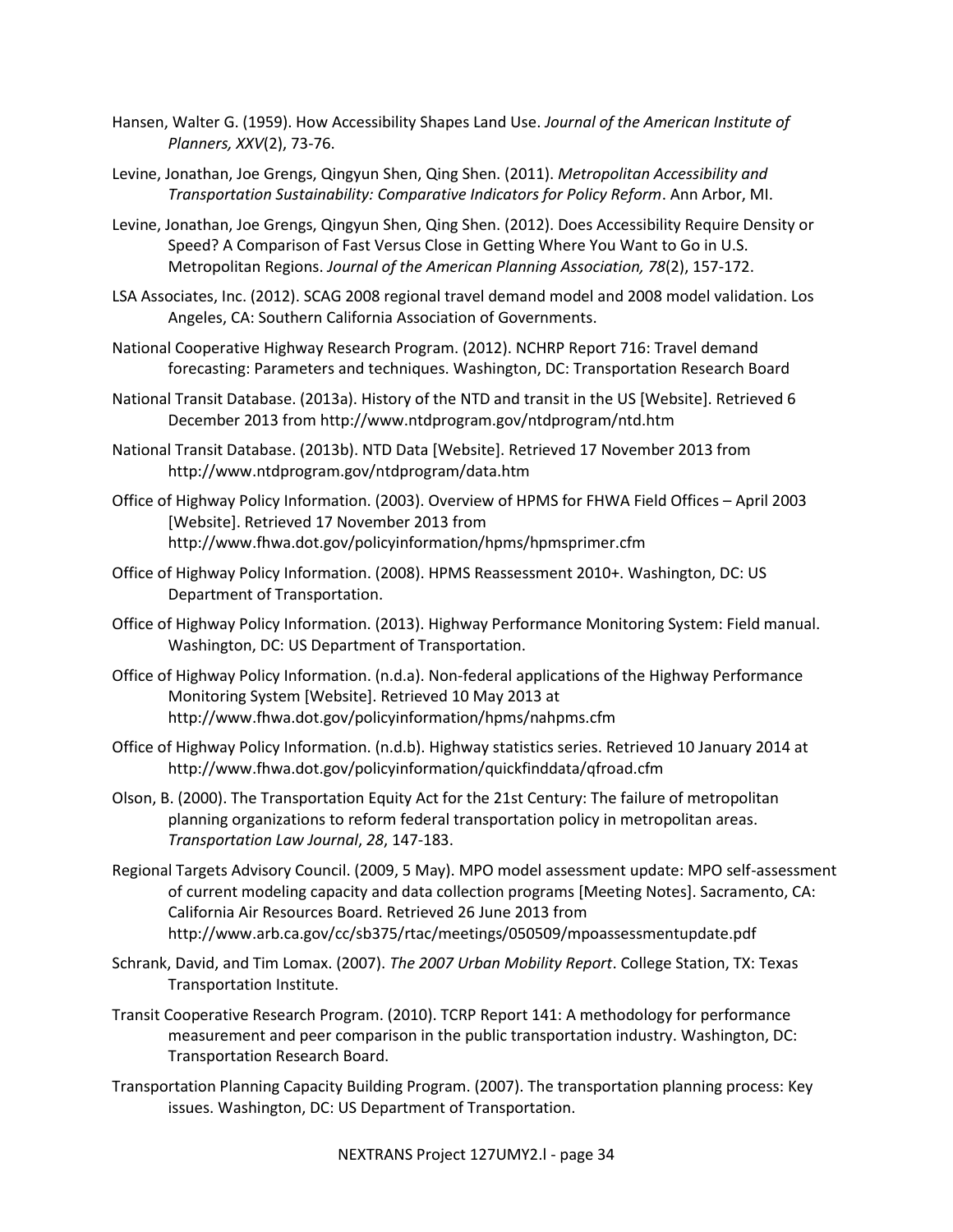- Transportation Planning Capacity Building Program. (n.d.). Transportation management area planning certification review primer [Website]. Washington, DC: US Department of Transportation. Retrieved 7 July 2014 from [http://www.planning.dot.gov/documents/primer/intro\\_primer.asp](http://www.planning.dot.gov/documents/primer/intro_primer.asp#3.2)
- Transportation Research Board. (1995). *Expanding Metropolitan Highways: Implications for Air Quality and Energy Use (Special Report 245)*. Washington, DC: National Academy Press.
- U. S. Department of Transportation. (2002). *National Transportation Statistics 2002*. Washington, DC: Bureau of Transportation Statistics.
- US Advisory Commission on Intergovernmental Relations. (1995). MPO capacity: Improving the capacity of metropolitan planning organizations to help implement national transportation policies. Washington, DC: Author.
- US Bureau of the Census. (n.d.). History of the economic census: In business since 1810 [Website]. Retrieved 6 December 2013 from http://www.census.gov/econ/census/about/history.html
- Weiner, E. (1992). Urban transportation planning in the United States: An historical overview (Revised Ed.). Washington, DC: US Department of Transportation.

#### **Interviews**

Bosa, Peter. Portland Metropolitan Service District, 10 June 2014.

Cameron, Don. Federal Highway Administration, 4 October 2013.

Childress, Suzanne. Puget Sound Regional Council, 12 June 2014 (with B. Charlton, S. Coe, & C. Johnson)

Faussett, Karen. Michigan Department of Transportation, 4 October 2013.

Hu, His-Hwa, Southern California Association of Governments, 29 April 2014.

Liu, Xuan. Southeast Michigan Council of Governments, 14 August 2013.

Milam, Ron. Fehr and Peers, 8 August 2013.

Myers, Chris. Portland Metropolitan Service District, 10 June 2014.

Picado, Rosella. Parsons Brinckerhoff, 2 August 2013.

Pickard, Andy. Federal Highway Administration, 4 October 2013.

Rousseau, Guy. Atlanta Regional Commission, 25 April 2014.

White, Chris. Ann Arbor Area Transportation Authority, 27 September 2013.

Wies, Kermit. Chicago Metropolitan Agency for Planning, 4 April 2014.